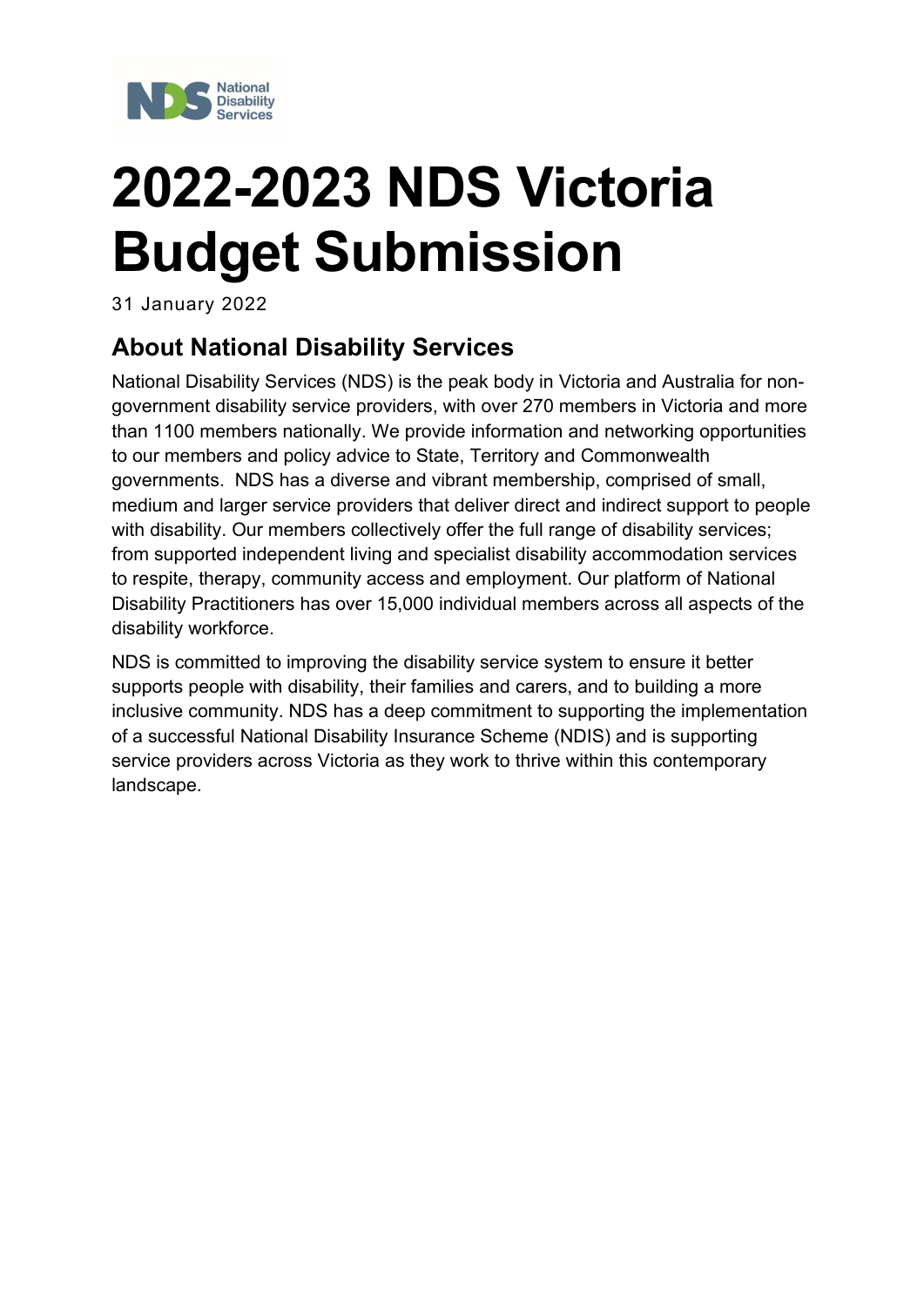

# **Table of Contents**

|               | Priority 1: Support a resilient and skilled disability sector delivering high-                                                                                    |
|---------------|-------------------------------------------------------------------------------------------------------------------------------------------------------------------|
| 1.1           | Invest in a major three-year strategy addressing disability workforce supply,                                                                                     |
| 1.2           | Invest in Zero Tolerance initiatives to prevent violence, abuse, and neglect<br>toward people with disability including support to implement the Disability Royal |
| 1.3           |                                                                                                                                                                   |
| 1.4           |                                                                                                                                                                   |
|               | Priority 2: Reduce the complexity of the regulatory environment 11                                                                                                |
| 2.1           | Review Victorian safeguarding arrangements to reduce duplicative                                                                                                  |
| $2.2^{\circ}$ | Develop suitable tenancy arrangements for Victorians with disability  12                                                                                          |
| 2.3           | Resource relevant Victorian authorities to improve the NDIS Worker                                                                                                |
|               | Priority 3: Continue to build an inclusive Victorian community  14                                                                                                |
| 3.1           | Develop a new Disability Act and State Disability Plan that drive greater                                                                                         |
| 3.2           |                                                                                                                                                                   |
| 3.3           | Create more employment opportunities for people with disability  16                                                                                               |
| 3.4           |                                                                                                                                                                   |
| 3.5           | Support civic and political participation of people with disabilities 18                                                                                          |
| 3.6           |                                                                                                                                                                   |
| 3.7           | Fill gaps in the mental health care system for people with disability  19                                                                                         |
|               |                                                                                                                                                                   |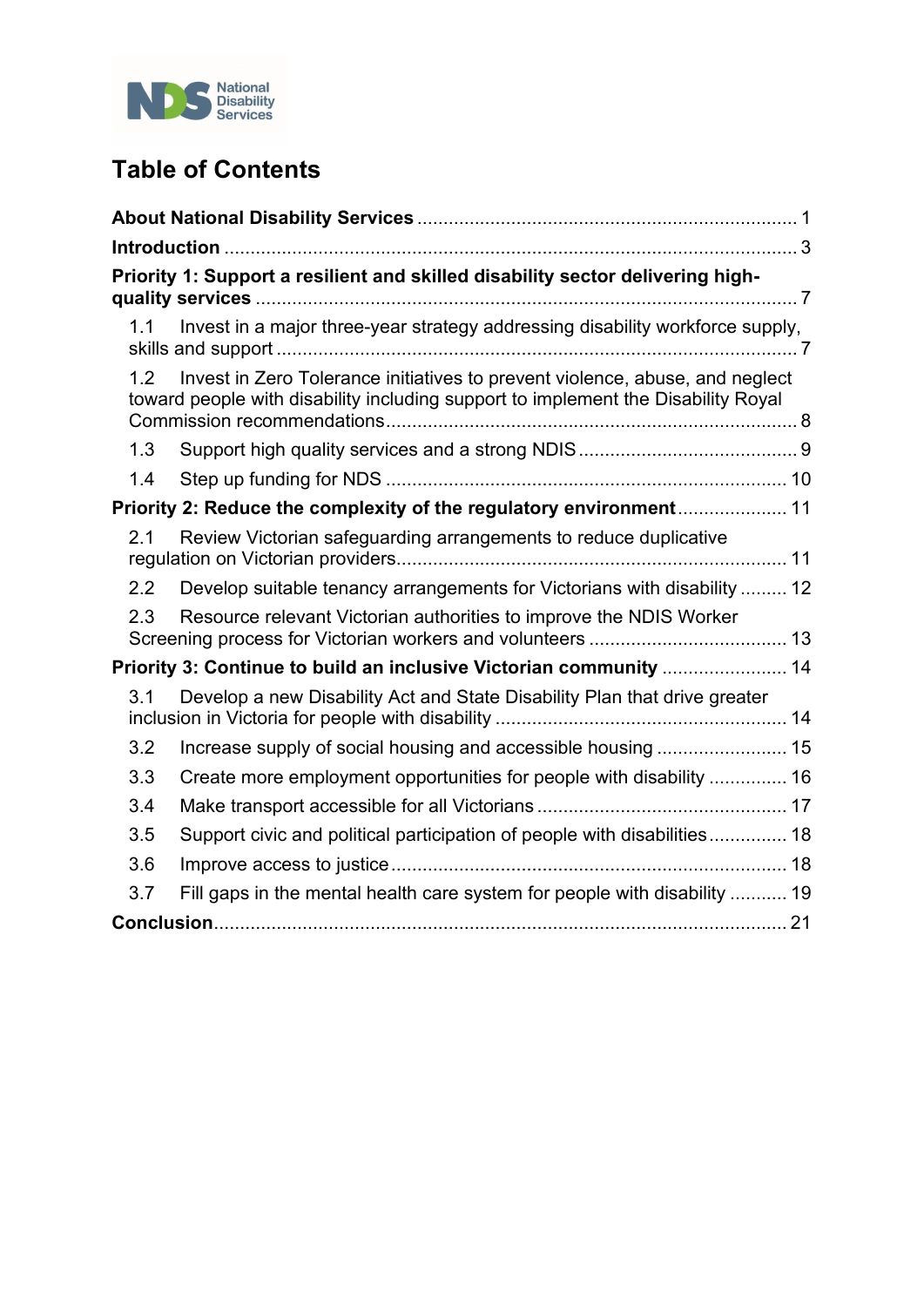

# <span id="page-2-0"></span>**Introduction**

Over the past two years or so, Victoria's disability sector has experienced a period of extreme stress, with multiple pandemic lockdowns and grueling front-line work to keep people with disabilities safe from COVID-19. Through immense efforts and collaboration, the spread of COVID-19 in 2020 and 2021 was significantly curtailed in disability services, contrasting with the experience of some jurisdictions overseas. Nonetheless, the pandemic and prolonged lockdowns throughout 2021 have had a profound impact on the sector. Services were closed, rearranged, moved to new formats and settings, and generally disrupted. Multiple new processes were quickly instigated. Communication moved to different formats and accelerated. Developments created major mental health challenges with fear, anxiety, exhaustion, worry and depression common among both participants and workers. There was widespread job dislocation and uncertainty. As a result of these disruptions, there were many additional, and often unfunded, costs for service providers

The advent of the Omicron variant has brought about new challenges and exacerbated existing pain points for the sector. The rapid spread of Omicron has forced thousands of disability support workers into isolation and exacerbated extreme workforce shortages, while the inaccessibility of Rapid Antigen Tests (RATs) has caused significant distress and confusion. It is expected that Omicron and future strains will continue to test organisations' capacity to implement strong infection prevention and control processes and procedures, while lower rates of vaccination among people with disabilities continue to be a concern for governments, service providers and the broader community. As the pandemic continues, NDS has grave concerns for the mental and physical health and well-being of the disability workforce, which has operated under extreme strain for over two years and will continue to do so for the months to come.

In addition to the trials of COVID-19, the disability sector is going through a period of substantial change which is likely to challenge the ongoing viability of some service providers in our state. The NDIS policy environment is uncertain, with multiple new measures being introduced by the National Disability Insurance Agency (NDIA) aimed at curbing the rising costs of the scheme. This cost curbing agenda, particularly in Supported Independent Living (SIL), is leading to significant concern around service provider sustainability. Indeed, NDS's 2021 [State of the Disability](https://www.nds.org.au/about/state-of-the-disability-sector-report)  [Sector report](https://www.nds.org.au/about/state-of-the-disability-sector-report) found that 81% of the 396 organisations that responded believe that the NDIS policy environment is uncertain, and 58% of respondents indicated that they are concerned that they will not be able to deliver the supports required at current NDIS pricing.

These challenges are exacerbated by the ever-evolving regulatory framework operating within the sector. Well intentioned interventions in the Victorian market by the State Government have created a level of regulatory burden for many providers, while a complex national framework is putting pressure on already stretched finances and is pushing some providers to consider whether it is worthwhile to remain registered. NDS is aware that some new providers are choosing to remain unregistered as a result of the significant costs associated with audits, the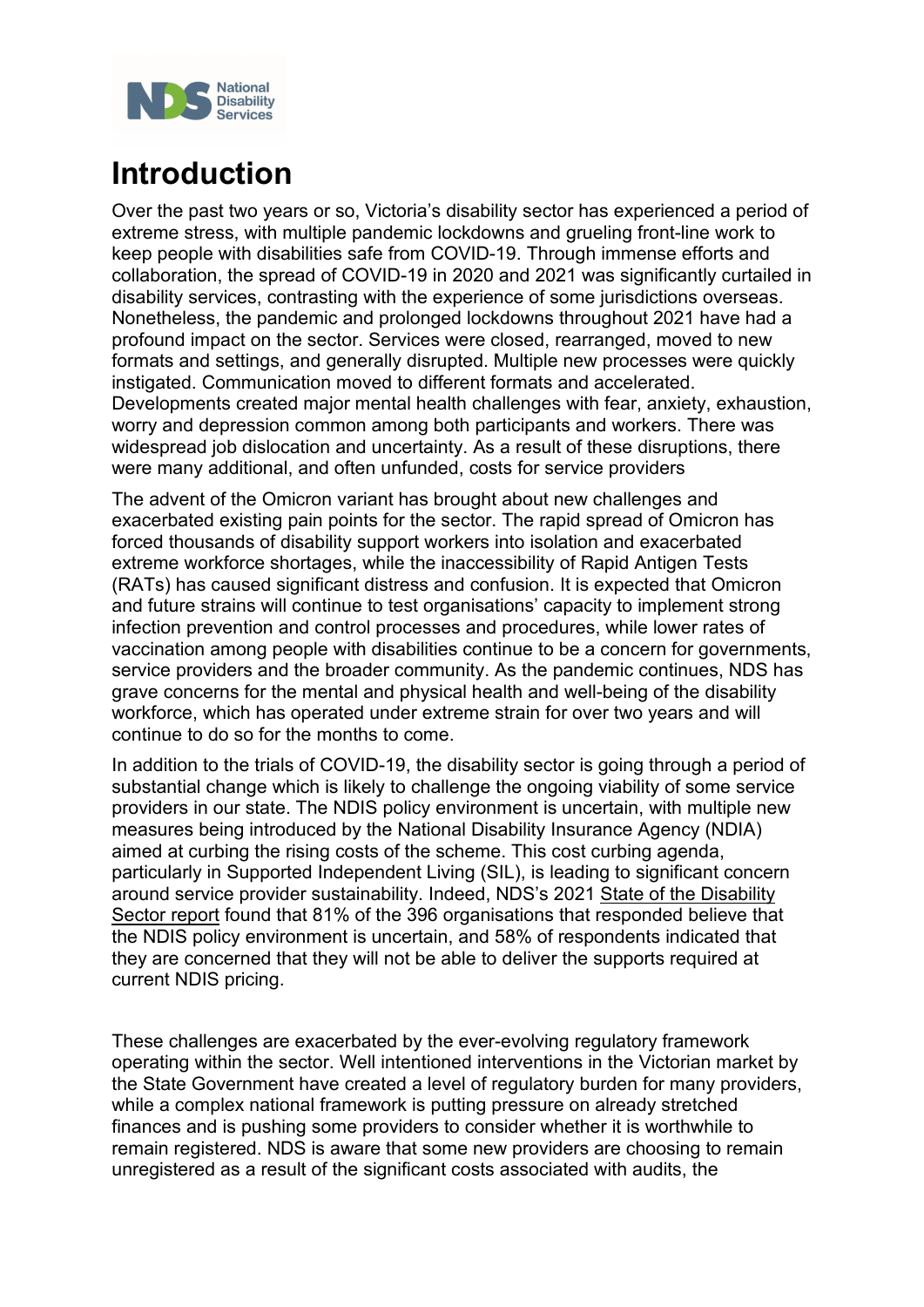

implementation of new Practice Standards, and other quality and safeguarding obligations that apply to registered NDIS providers but which do not apply to unregistered providers.

NDS is also seeing shifts in the market for disability services, which are expected to continue and accelerate next year. In particular, significant venture capital investments, and the growth of platform based 'gig-style' providers are fundamentally altering the way that many people with disabilities access supports. We are also seeing continuing growth in sole practitioners, including many existing workers leaving established providers to set up their own ABNs and obtain work via the platform providers. We also expect to see more mergers between existing organisations in 2022.

As new players without extensive experience in the provision of community services continue to enter the market, it is perhaps more important than ever that the sector has access to strong guidance and leadership around promoting high quality services and the prevention of abuse. There is currently widespread community concern about the need for high quality services, with the Disability Royal Commission shining a light on instances of malpractice, and increased public discourse around the extent to which transactional or market based systems are able to deliver the best quality care for vulnerable cohorts. While governments at federal and state levels appear to be focused on compliance and regulatory safeguarding, there is a lack of investment in continuous improvement and prevention activities. Key initiatives such as the NDS Zero Tolerance program are currently not funded, and the preventative work undertaken by the Victorian Disability Services Commission with its longstanding 'Its OK to Complain' campaign has not been extended. Furthermore, the current community discussion about consent in intimate relationships and sexual harassment in workplaces has relevance to our sector, and arguably calls for some explicit work building on the Zero Tolerance framework.

Another major issue apparent in 2021 relates to the disability workforce. Disability services are reporting widespread workforce shortages for skilled workers, while vaccine mandates have prompted some workers to exist the sector Shortages of allied health staff and behaviour support practitioners are particularly severe, although both regional and metropolitan organisations are reporting difficulties in recruiting a wide array of staff. There appears to be a major disjuncture between the people displaced through the pandemic and the workforce needs of the sector. These workforce issues have been exacerbated by application processing delays with the NDIS worker screening clearance and the strict 'no clearance no start' rule in Victoria which has stifled many organisations' capacity to recruit and scale-up their workforces to respond to COVID-19 outbreaks. Furthermore, there are a range of interconnected factors undermining the quality of training and supervision for the workforce at a time when mental health concerns are rife. This is also at a time when sectors such as aged care and mental health have received considerable public attention throughout the pandemic and recent Royal Commissions, and will be running significant recruitment drives which are likely to undermine interest in disability services.

As we look to leave behind the worst of the COVID-19 era, the Victorian Government has an opportunity to 'build back better' by promoting policies which incorporate new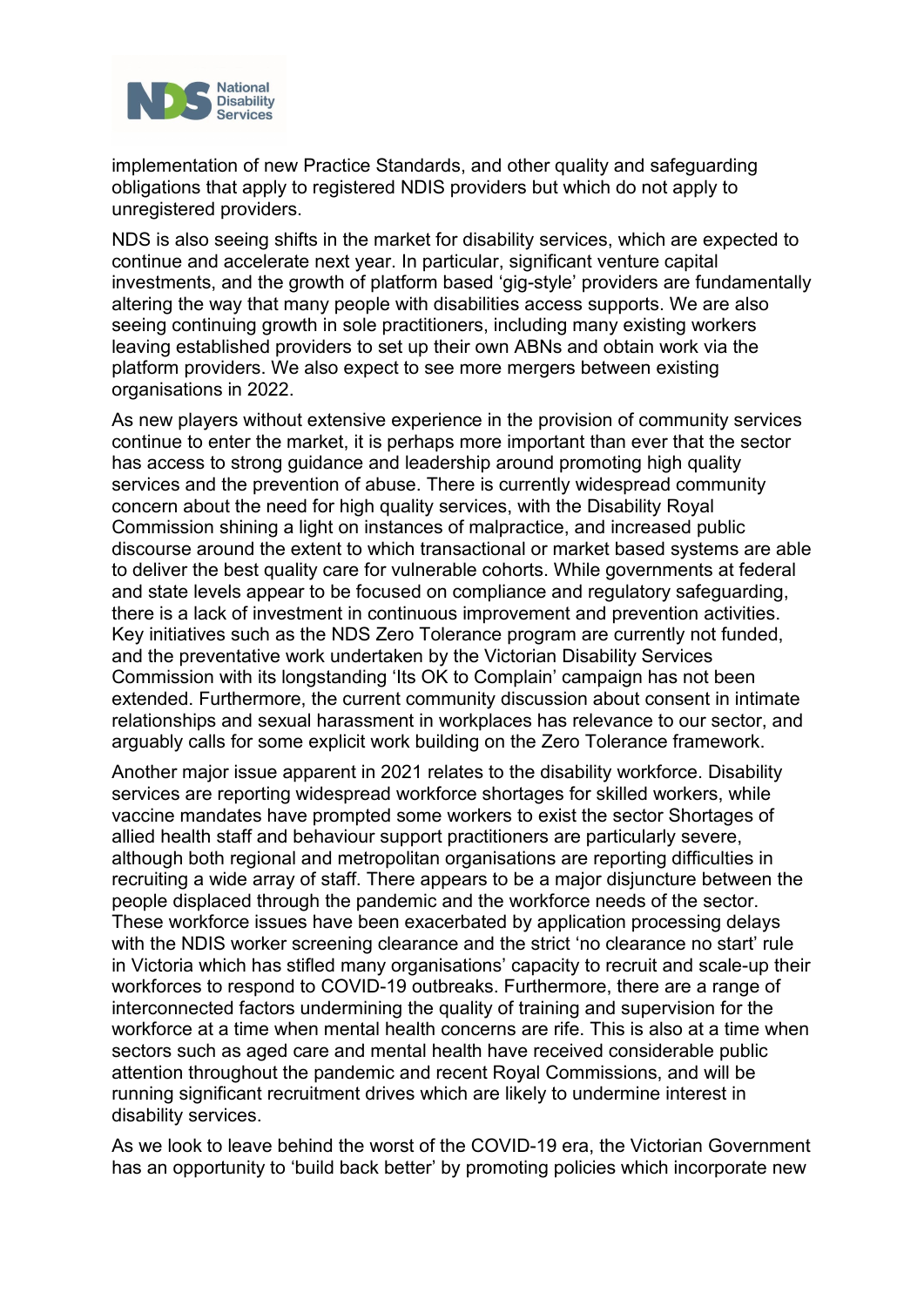

ways of working to support better wellbeing for the Victorian community. NDS encourages the Victorian Government to embed a vision of a wellbeing economy within its policies, recognising indicators of wealth that extend beyond gross domestic product to include indicators such as equity and happiness. This will involve significant investment in the things that keep Victorians happy and well.

The disability sector plays a critical role within the state's community services sector, contributing to local communities, adding social capital and forming part of the network of social supports that strengthen community wellbeing. It does important work to promote inclusion and fulfilment in the lives of over 1 million Victorians who live with a disability, and plays a significant part in promoting wellbeing for their families and informal carers. To continue to promote positive outcomes for people with disabilities and their supporters, it is important that the voice of disability services continues to be heard at the state level, as well as nationally. Ongoing funding of NDS as the peak body is critical to this. The role NDS has played in supporting the sector during the pandemic illustrates the importance of maintaining two-way information flow and connections between the disability sector and the state government.

The Victorian government is recognising the importance of people with disability in its current review of the Disability Act, the State Disability Plan, and the Social Services Regulation Reform project. These review processes provide an opportunity for Victoria to continue to build a framework to drive greater inclusion of people with disability at every level and in every context in Victoria. Current work on infrastructure, housing strategies and job creation provides further opportunities to embed the needs of people with a disability as a priority. NDS urges the Victorian government to continue its activist stance in recognising and funding the disability sector. NDS calls for the Victorian 2022-23 Budget to recognise the importance of the disability sector and to provide funding to address the pressing workforce challenges and build its resilience. We call on the government to continue working to make this a truly inclusive state, for all Victorians.

In summary, we recommend that funding be made available for the following:

#### **Priority 1: Support a resilient and skilled disability sector delivering high quality services**

1.1 Invest in a major three-year Strategy addressing disability workforce supply, skills and support

1.2 Invest in Zero Tolerance initiatives to prevent violence, abuse and neglect toward people with disability including support for the sector to implement the Disability Royal Commission recommendations

- 1.3 Support high quality services and a strong NDIS
- 1.4 Step up funding for NDS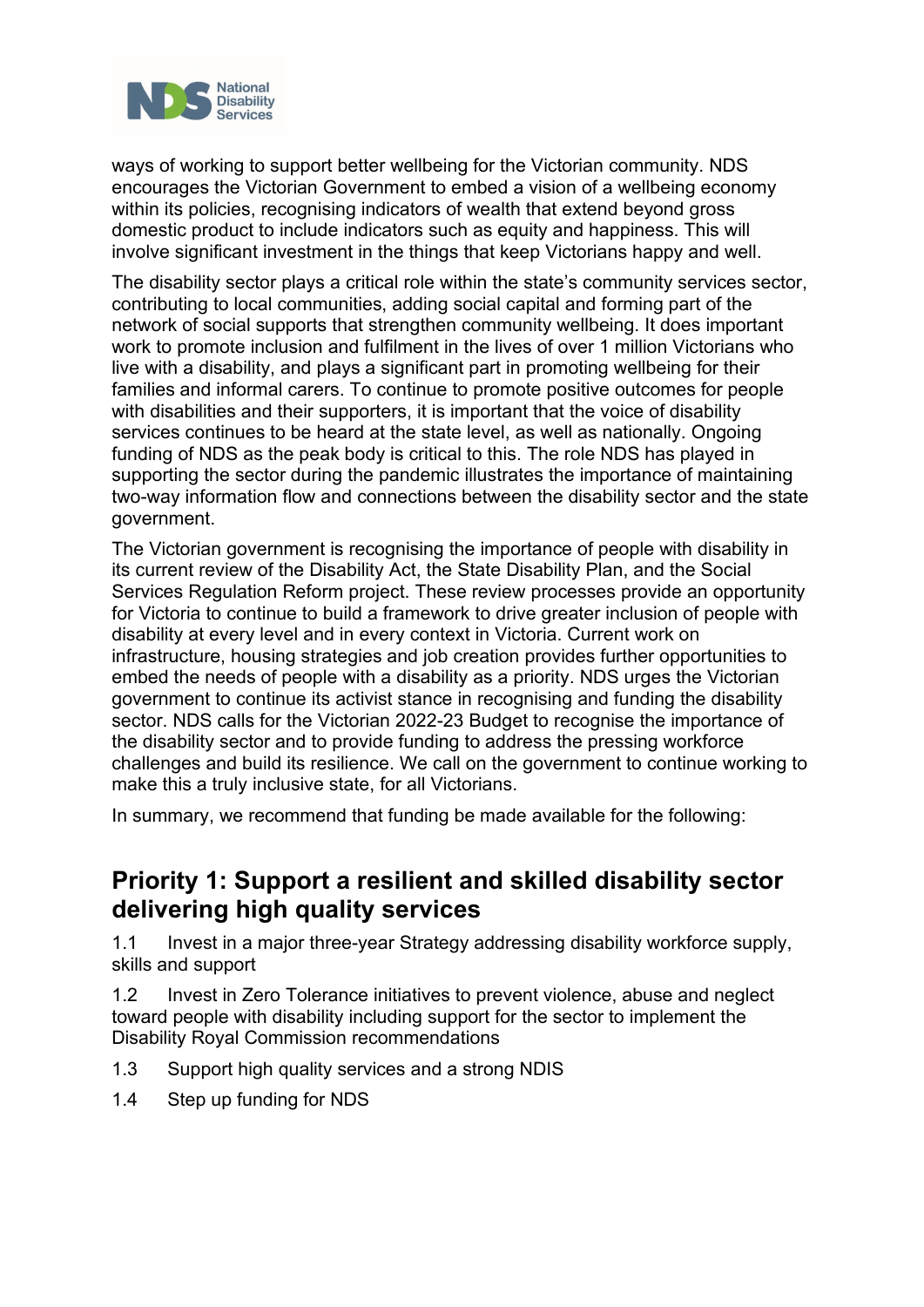

# **Priority 2: Reduce the complexity of the regulatory environment**

2.1 Review Victorian safeguarding arrangements to reduce duplicative regulation on Victorian providers

2.2 Develop suitable tenancy arrangements for Victorians with disability

2.3 Resource relevant Victorian authorities to improve the NDIS Worker Screening process for Victorian workers and volunteers

#### **Priority 3: Continue to build an inclusive Victorian community**

3.1 Develop a new Disability Act and State Disability Plan which drive greater inclusion in Victoria for people with disability

- 3.2 Increase supply of social housing and accessible housing
- 3.3 Create more employment opportunities for people with disability
- 3.4 Make transport accessible for all Victorians
- 3.5 Support civic and political participation of people with disabilities
- 3.6 Improve access to justice
- 3.7 Fill gaps in the mental health care system for people with disability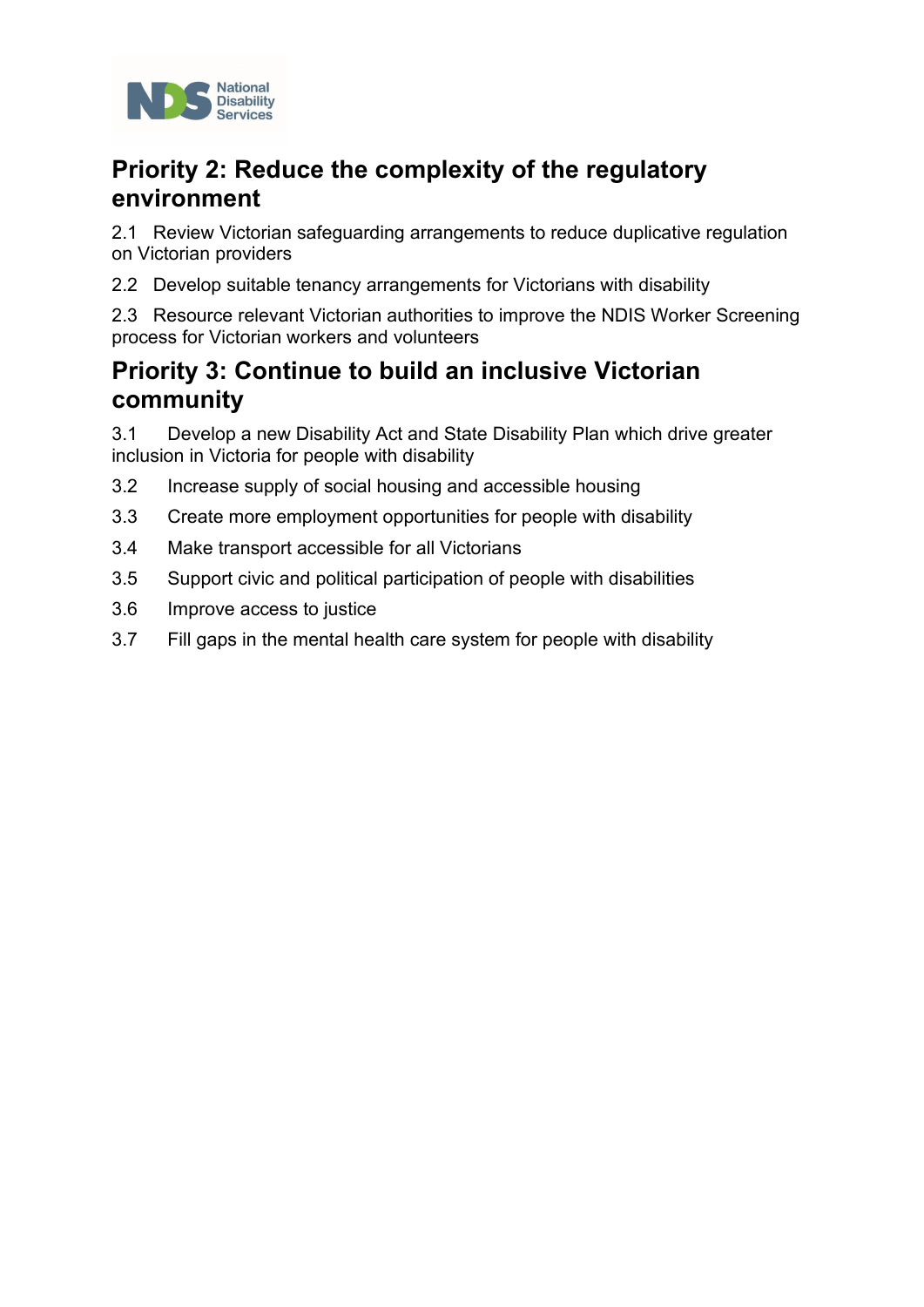

# <span id="page-6-0"></span>**Priority 1: Support a resilient and skilled disability sector delivering high quality services**

## <span id="page-6-1"></span>**1.1 Invest in a major three-year strategy addressing disability workforce supply, skills and support**

NDS calls on the government to develop and fund a major three-year Disability Workforce initiative to address the pressing supply, skills and support needs of this critical workforce.

There is an issue of supply of appropriate skilled workers within the disability sector, with discussion of workforce demand needing to double in coming years. Worker shortages are now reaching crisis levels, as the demand for services continues to grow. This is particularly critical in relation to therapists, behaviour support practitioners, and skilled disability support workers. While the problem of workforce shortages in Victoria has increased during the COVID-19 pandemic, with some workers choosing to leave in the face of additional demands and vaccine requirements, this period also provides us with a unique opportunity to attract people from other industries to the disability sector as many people reflect on their careers and search for work that better aligns with their values.

There are also significant issues with the skills of the Victorian disability workforce. Despite various attempts to address this, there continue to be disjunctures between the training sector and disability services, with ongoing problems in the applicability of some accredited training programs to the needs of the sector. The [NDIS Disability Support Worker Cost](https://www.ndis.gov.au/providers/pricing-arrangements#disability-support-worker-cost-model)  [Model 2021-22](https://www.ndis.gov.au/providers/pricing-arrangements#disability-support-worker-cost-model) allows for very limited training and supervision of workers. Furthermore, COVID-19 and adaptation to the COVID-normal environment is requiring workers to have heightened knowledge and skills relating to infection, prevention and control, and associated literacy demands.

NDS is continuing to hear of widespread and deep concerns about the resilience and mental health of the workforce. This has continued post the initial anxiety and fear associated with the earlier pandemic peak. We are also hearing reports that the wider community discourse about sexual harassment and treatment of women in the workplace has further unsettled some of the disability workforce. Disability providers report they are currently trying a range of strategies to build the mental resilience of their workforce, but are seeking more effective strategies and guidance.

The disability sector has benefited from the Victorian Government's investment in the Keeping Our Sector Strong strategy (KOSS) and implementation plan which has now concluded. However, there is a pressing need to build on this work, and tackle the range of both longstanding workforce issues and those which have been exacerbated or emerged during the past year. NDS is calling for a three-year major strategy to address disability services supply, skills and supports. This would need to sit within the frame of the [NDIS](https://www.dss.gov.au/disability-and-carers-publications-articles/ndis-national-workforce-plan-2021-2025)  [National Workforce Plan 2021-2025](https://www.dss.gov.au/disability-and-carers-publications-articles/ndis-national-workforce-plan-2021-2025) and build on KOSS work. The disability workforce sits within a complex ecosystem of factors, and any effective strategy to address its issues will need to be wide ranging, comprehensive and multifaceted, and involve multiple government and sector stakeholders. It is particularly timely now with the focus on the aged care and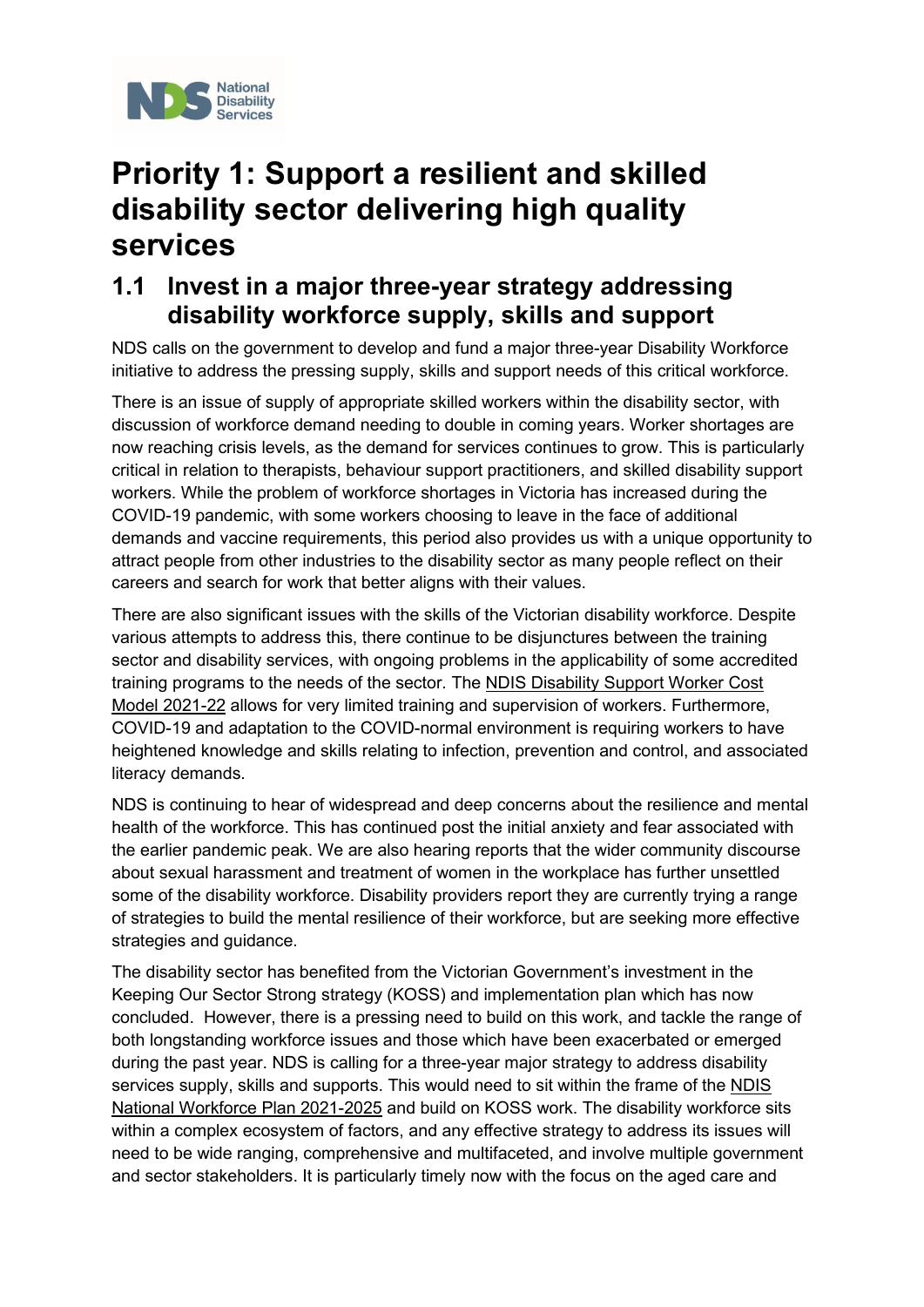

mental health workforces, arising from their respective Royal Commissions, and the potential this will have to detract from the needs of the disability sector.

It is recommended that the next Disability Workforce Strategy funded and implemented in Victoria be led by the sector, in partnership with government, to ensure it addresses the areas of critical need for the disability workforce. NDS would like to see the Strategy include funding for:

- Promotion of the workforce with strategies involving people with disability and providers, and led by the sector
- An adapted version of the NDS Regional Workforce Connector model be reestablished in Victoria to oversee activities across regional Victoria that encourage service providers to share good practice and increase recruitment success. The outputs would include leveraging of existing services, workforce innovation, local marketing opportunities and gap identification in areas where they are thin markets.
- Establishment of a project to develop disability sector workforce planning across metropolitan and regional Victoria. Such an initiative would help address recruitment, retention, support, and supervision issues impacting the sector.
- Funding to build supervision and leadership capability for the disability sector including an ongoing alumni network to continue leadership development opportunities and reflective practices.

Such funded initiatives will build skills and knowledge in local organisations to address the ongoing workforce shortages for disability support workers and other key staff in Victoria.

## <span id="page-7-0"></span>**1.2 Invest in Zero Tolerance initiatives to prevent violence, abuse, and neglect toward people with disability including support to implement the Disability Royal Commission recommendations**

Victoria has a strong track record in its response to the abuse of people with disability, and commitment to quality and safeguarding. Notably, the government has previously funded the [NDS Zero Tolerance initiative,](https://www.nds.org.au/resources/zero-tolerance) which continues to offer a suite of resources to build capacity within the sector to provide high quality disability services that are free from violence, abuse and neglect. The Zero Tolerance Framework outlines practical actions and provides a suite of functional and portable resources that service providers can use to address abuse, neglect and violence toward people with disability.

The need for the application of the Zero Tolerance framework was highlighted during COVID-19 outbreaks in Victoria, when some providers may have increased restrictions during shutdown periods that may be identified as regulated restrictive practices. Furthermore, the Disability Royal Commission's [Statement of Concern: The response to the](https://disability.royalcommission.gov.au/system/files/2020-03/COVID-19%20Statement%20of%20concern.pdf)  [COVID-19 pandemic for people with disability,](https://disability.royalcommission.gov.au/system/files/2020-03/COVID-19%20Statement%20of%20concern.pdf) also identified the wellbeing of people with disability as a growing concern.

The Royal Commission into Violence, Abuse, Neglect and Exploitation of People with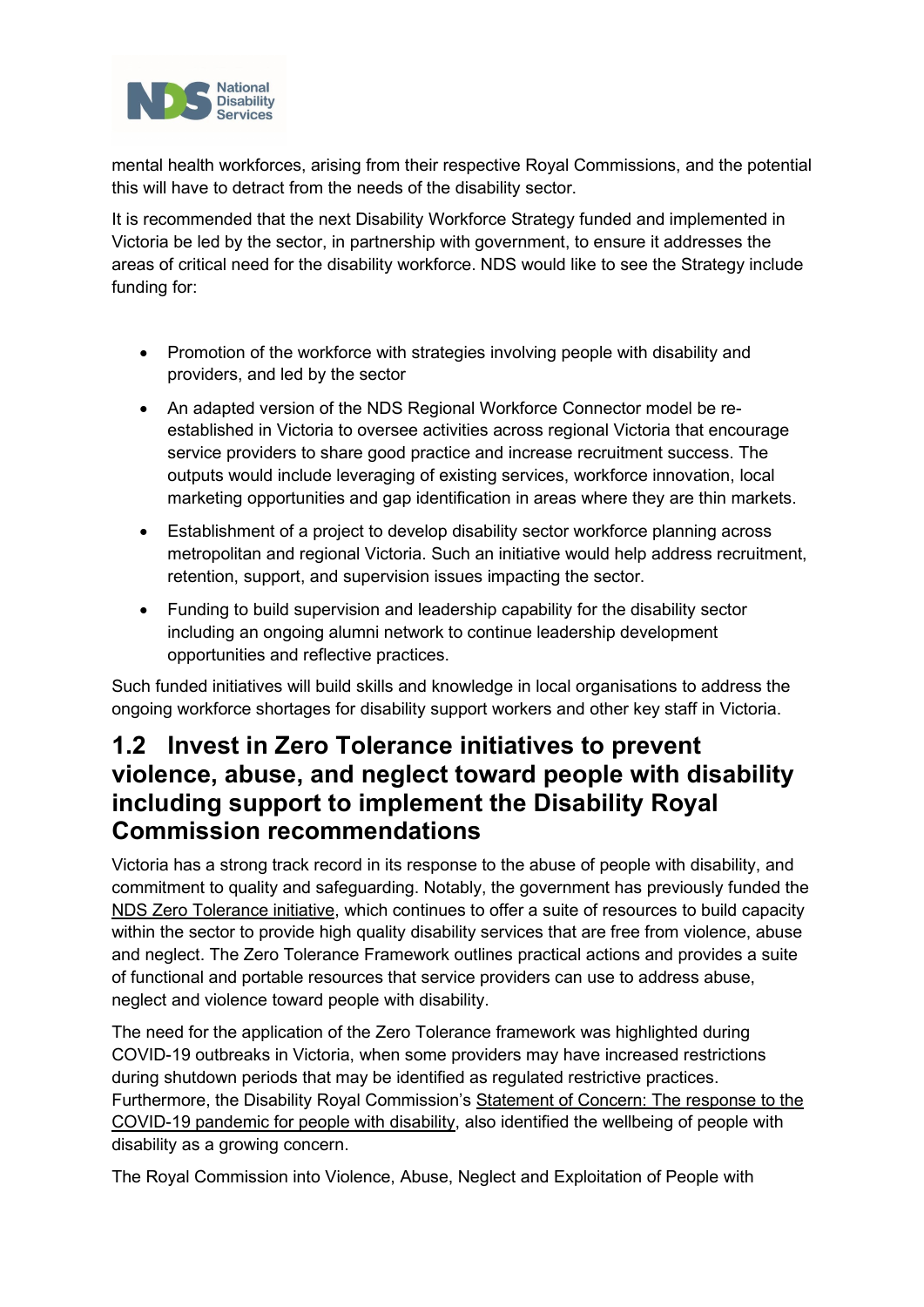

Disability will significantly impact the sector. The anticipated stories, which must be heard, will lead to a sector with reduced confidence, impact existing staff and their retention and the ability of the sector to attract new employees [[1](#page-8-1)] . This is at a time when the workforce needs to almost double to meet the forecast demand within Victoria. Improvements in governance and management, training, upskilling, supervision and support of staff will be required to ensure that the Victorian sector is able to respond effectively to the recommendations and findings arising out of the Disability Royal Commission. As the findings of the Royal Commission emerge, it is critical that initiatives designed to empower support providers to deliver safe and high quality supports are bolstered and updated to reflect recommendations. NDS calls for Victorian government investment in initiatives to support the sector to respond and effectively address issues identified by the Royal Commission, including investment in the review and further development of the Zero Tolerance initiative.

High profile stories around sexual assault, sexual violence and women's rights in the first part of 2021 which spurred an ongoing national discussion around consent, respect and healthy relationships have highlighted the need to extend the work of the Zero Tolerance initiative. [Australian Institute of Health and Welfare data](https://www.aihw.gov.au/reports/disability/people-with-disability-in-australia/contents/justice-and-safety/violence-against-people-with-disability) indicates that people with disabilities are significantly more likely to experience violence and abuse within their intimate relationships when compared to the general population [[2\]](#page-8-2). However, there are a significant lack of targeted resources to support the sector to lead discussions with people with disabilities around healthy relationships and consent. NDS is calling for investment in the Zero Tolerance initiative to expand its scope to include necessary tools and resources to for the disability sector to empower the people that they support to engage in healthy and respectful relationships that are free from violence and abuse. To meet contemporary community expectations such material needs to recognise gender and power issues, and the needs of cohorts such as LGBTQI+ participants.

Zero Tolerance resources, with their focus on embedding good practice, require periodic review and development. This is particularly critical now in the context of the shifting environment and community expectations, and the Royal Commission. The resources also need to continue to be actively promoted across all disability services, including to the many new and inexperienced organisations entering the market in recent years. NDS is seeking **\$300,000** to undertake a major upgrade of the Zero Tolerance resources, a comprehensive campaign to promote and embed the resources, and to fund initiatives to support disability services implement changes and respond to the findings and recommendations of the Royal **Commission** 

# <span id="page-8-0"></span>**1.3 Support high quality services and a strong NDIS**

The Victorian government contributes substantial funds to the NDIS and continues to shape the Scheme. NDS urges the government to use this leverage to push for Scheme prices and settings which drive high quality services provided by skilled, supported workers. The

<span id="page-8-2"></span><span id="page-8-1"></span><sup>1</sup> Reports from aged care providers and the sector indicate that the outcomes of the Royal Commission into Aged Care Quality and Safety had an impact on their ability to retain and attract the workforce required to support older Australians.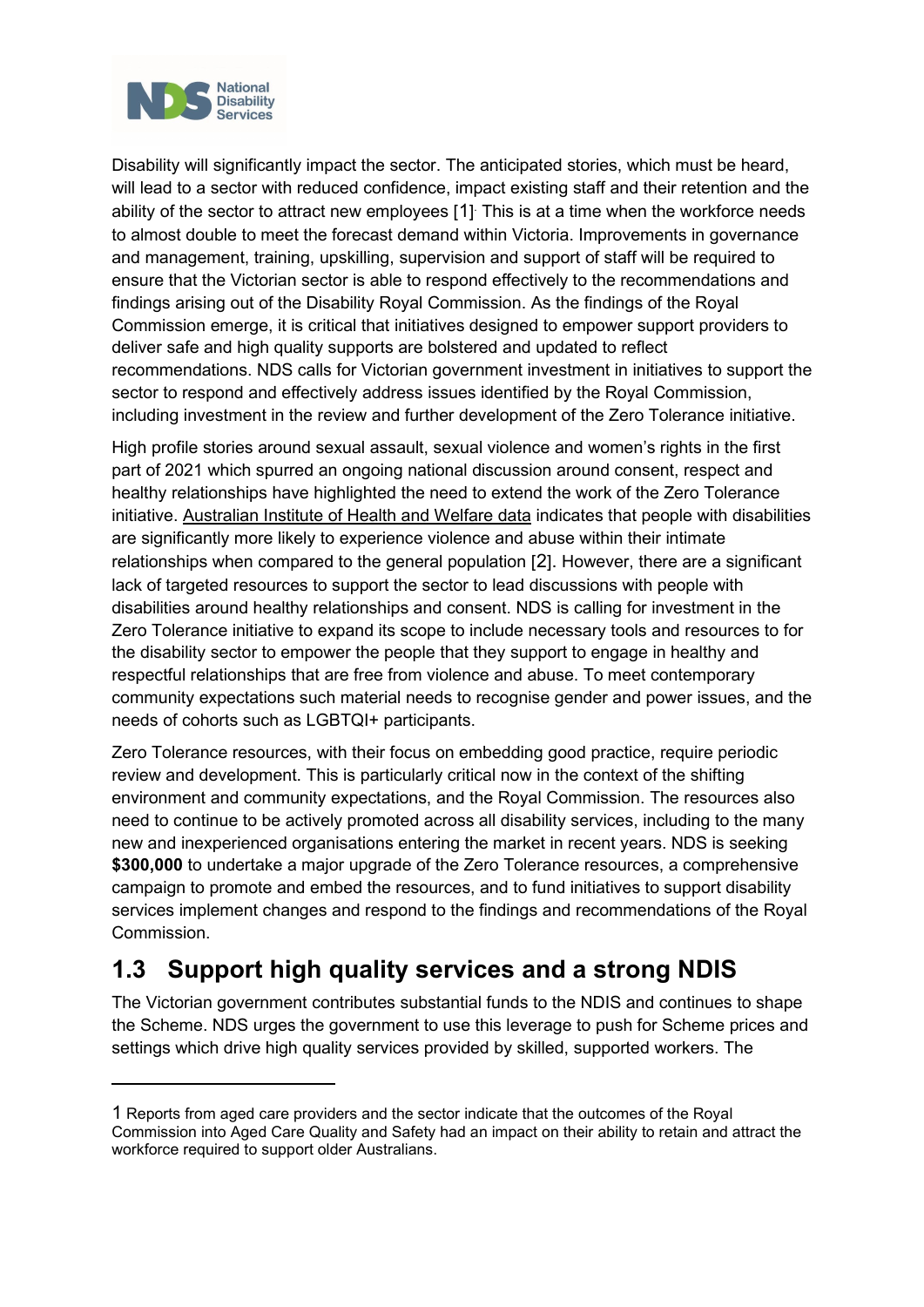

market-based model and investment in NDIS has brought significant benefits to many people with disability, and in particular provided greater choice and control. However, there are people who are faring relatively less well, including those with very complex needs, those in the lower socio-economic deciles and those less able to navigate the complexity of the system.

The National Disability Insurance Agency (NDIA) is currently overseeing multiple major reviews of NDIS systems and processes, including Supported Independent Living, new group prices, changes to support coordination and plan management, Early Childhood Early Intervention Reset, Home and Living Options, and so on. Such an approach appears sensible, given that we are now several years into implementation of the Scheme, and there are some worrying signals, for example, relating to the inequity of plan funding relating to socio economic status. However, together with a strong focus on curbing Scheme costs, these reviews and changes are causing major challenges for the sector. There is a real potential for rushed changes to the Scheme to have perverse consequences, and undermine the ability of services to provide quality, tailored supports to individuals. Support providers are expressing a significant lack of confidence in policy decision making with respect to the NDIS, with only 25% of respondents in the survey for NDS's 2021 [State of the Disability](https://www.nds.org.au/about/state-of-the-disability-sector-report)  [Sector report](https://www.nds.org.au/about/state-of-the-disability-sector-report) agreeing that NDIS policy reforms are heading in the right direction.

NDS is seeking state government support in actively engaging with the NDIA at this time, listening to the voice of the sector, and influencing the amendments to the Scheme, to maintain a focus on quality services delivered by an appropriately skilled and supported workforce. There is a particular need to align amendments in the Scheme with the evidence on what delivers good practice; referencing, for example, the work of Professor Christine Bigby on what makes a good group home, and the importance of active support and practice leadership<sup>[3](#page-9-1)</sup>. The current discourse regarding disability services appears to be focused on costs and transactional processes, with little attention to the factors contributing to quality services.

NDS is seeking strong advocacy by the Victorian government with the Federal government and the NDIA to continue arguing for Scheme prices and settings which drive high quality services provided by skilled, supported workers. We are also seeking investment by Victoria of **\$100,000 per annum** over two years, towards a project focused on showcasing and sharing good practice across disability services, with a particular focus on translating 'research to practice' whereby service providers are provided with resources and supported to adopt practices identified in academic research as leading to quality outcomes for people with disability.

# <span id="page-9-0"></span>**1.4 Step up funding for NDS**

NDS Victoria has received a modest allocation of funding from the state government over many years to operate as a peak body in the state. We are calling for this investment to be continued and stepped up, to **\$300,000** per annum for the next three years. This will enable the voice of disability services to be heard in the multiple policy and legislative developments which impact disability services in Victoria. The sector continues to operate as a significant

<span id="page-9-1"></span><sup>3</sup> <https://www.latrobe.edu.au/lids/resources>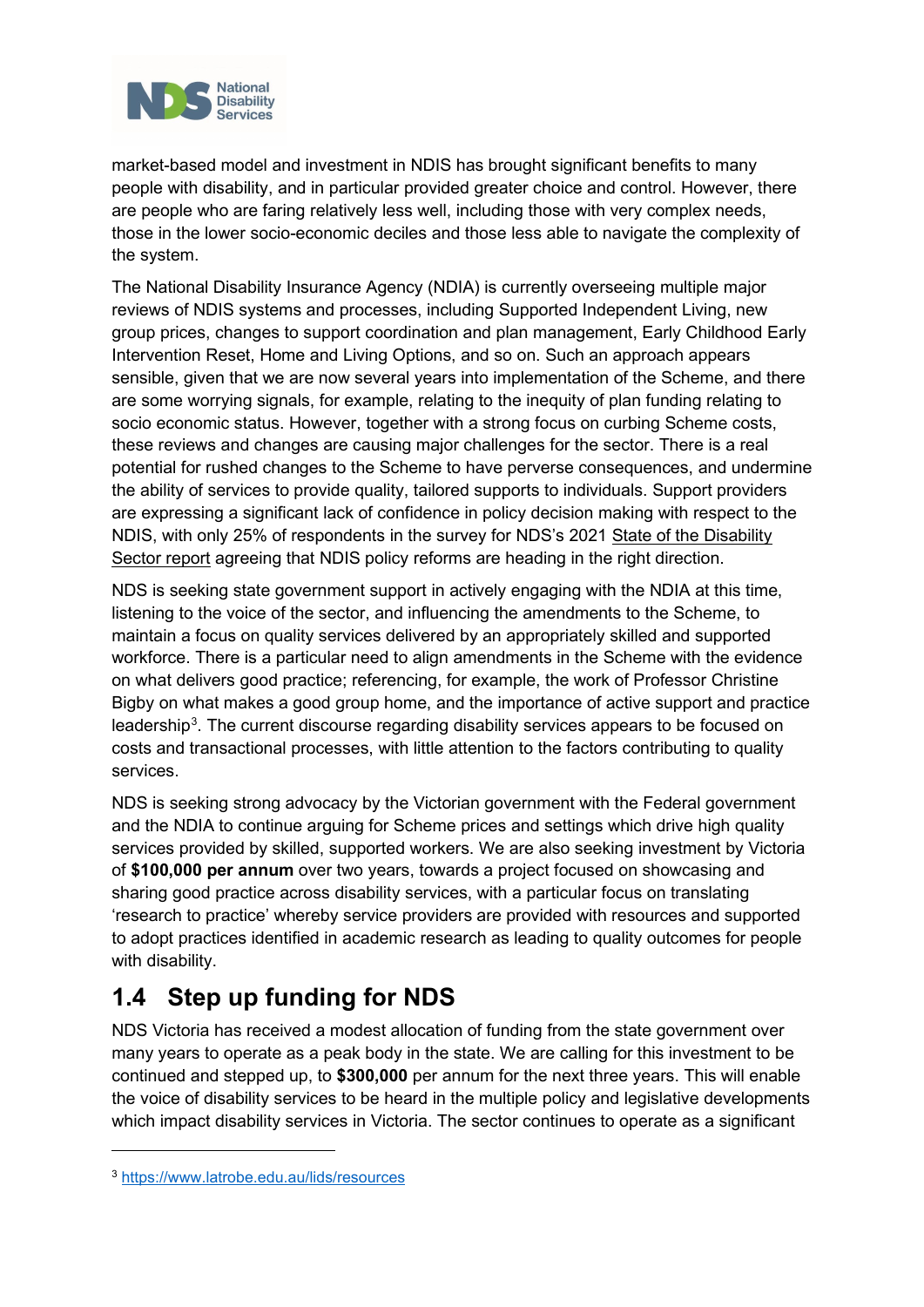

element of Victoria's community services sector, and forms part of the social fabric of the state. Importantly NDS offers a valuable conduit to people with disability and the organisations that support them. The value of connections to the disability sector has been particularly highlighted over the last two years, where NDS has been able to speedily articulate key government directions and messages relating to the COVID-19 situation and the vaccine rollout. The ability of NDS to quickly synthesize and deliver intelligence back to government is also extremely valuable.

There are a multitude of issues, interfaces and adjustments to this new 'COVID-normal' era that require ongoing engagement with the state government, mainstream services and Victorian regulatory bodies. NDS needs to continue to liaise with Government on behalf of the disability sector and to communicate the impact of systemic issues as they arise. Over coming years, NDS will continue to advise the sector on the recommendations of the Royal Commissions into mental health, ageing and the disability sector.

NDS is well-placed to guide the sector as it responds to new infection control measures and other changes due to the ongoing COVID-19 pandemic. We have a track record with our members of disseminating information, interpreting policy changes, and advising how best to respond to change. This is illustrated by the leadership role that NDS played in implementing infection control and personal protection equipment requirements to service providers over the last two years. NDS will continue to be a trusted source of information as new variants emerge and the impacts of COVID-19 remain.

NDS calls for stepped-up three-year funding from the Victorian Government. We will use this funding to continue to respond to emerging crises and adjust to the changes caused by the COVID-19 pandemic. This funding will also allow us to continue to promote and support the implementation of Victorian Government funded initiatives, including the Victorian Portable Long Service Benefits Scheme and the NDIS check process, and continue to act as a key informant for the Victorian government in key policy areas including quality and safeguarding, workforce, employment, accessibility and housing. Such funding will enable the voice of disability services to continue to be heard in Victorian government policy development, and provide a valuable conduit of intelligence to government on emerging issues of concern. The result will strengthen a dynamic and innovative service system that offers quality supports to people with disability in Victoria.

# <span id="page-10-0"></span>**Priority 2: Reduce the complexity of the regulatory environment**

## <span id="page-10-1"></span>**2.1 Review Victorian safeguarding arrangements to reduce duplicative regulation on Victorian providers**

In recent years we have seen a number of new state initiatives relating to safeguards for people with disability and others. These are well intentioned but have resulted in an environment which is contributing to continued confusion about respective responsibilities, complaints, reporting and jurisdiction. An example of this is in the introduction of the Victorian Disability Worker Regulation Scheme, which allows disability workers to call themselves 'registered workers' if they hold a qualification or have 2 years experience and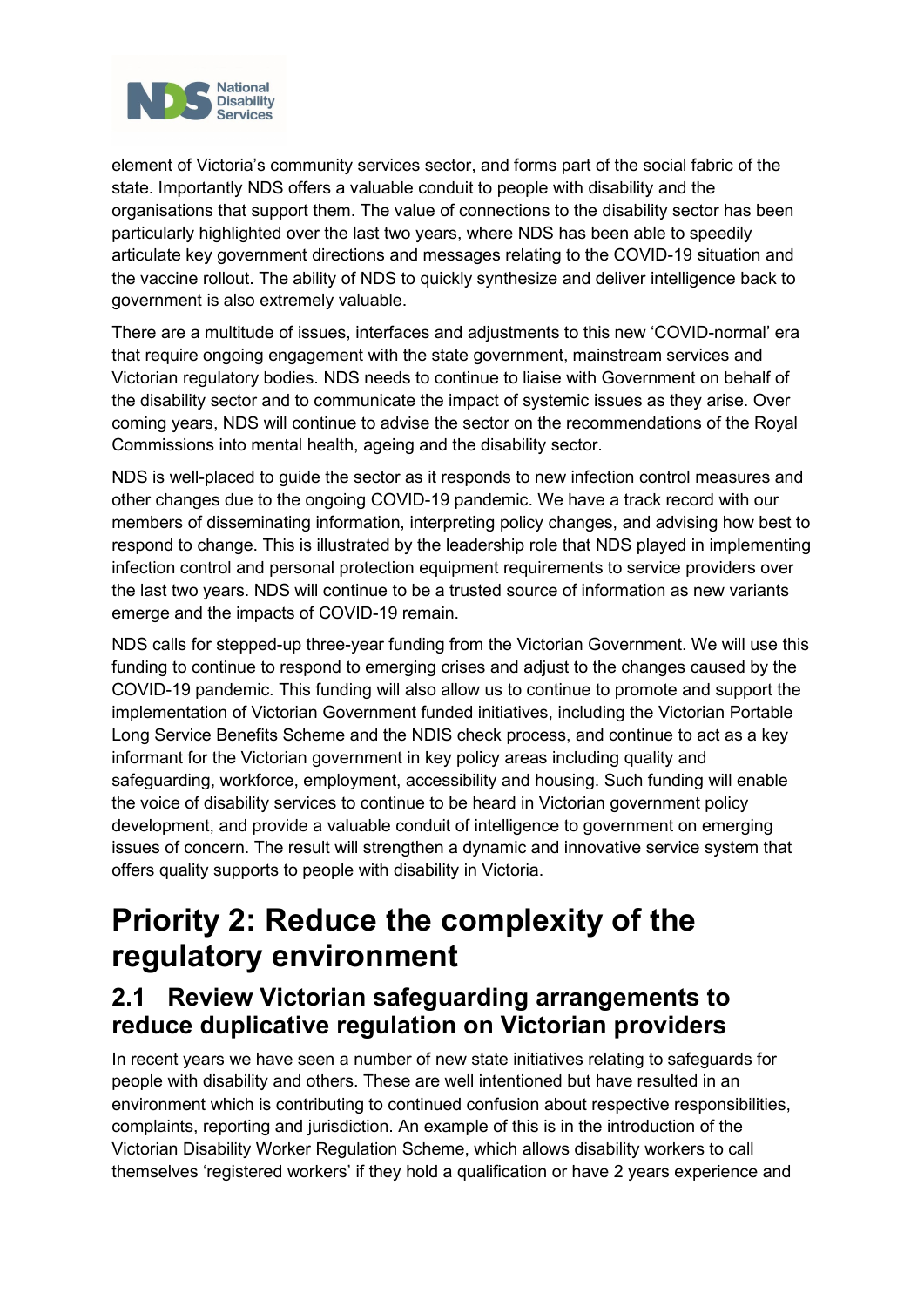

meet base level safety checks. NDS is concerned that the term 'registered worker' is likely to create significant confusion for participants and families, with the risk that participants may conflate a 'registered worker' with an NDIS registered provider, which involves much more stringent quality and safeguarding oversight including independent audits. NDS is also concerned that the Code of Conduct, mandatory notification requirements for providers and workers, and complaints system are confusing and duplicative, given the expansive NDIS Quality and Safeguarding Commission framework.

NDS recommends that there is a review of Victorian quality and safeguarding initiatives to ensure Victorian safeguards complement rather than impose dual obligations on workers and services or create confusion for those accessing the market.

NDS welcomes the current Social Services Regulation Reform project as a key opportunity to reduce duplicative regulation for disability service providers in Victoria. NDS is concerned that if the new Standards do not recognise the NDIS Practice Standards and other NDIS safeguarding mechanisms, providers will struggle to meet additional Standards and auditing requirements. Duplicative regulation is not only costly and time consuming for disability support providers but can have significant implications for people with disabilities. For example, NDS has received feedback from members that they would be forced to cease providing services to non-NDIS funded clients (eg. TAC clients) if they are expected to be audited against an additional set of Victorian Standards for these clients. This is of particular concern for people with disabilities living in regional and rural locations who may not have the opportunity to seek services from an alternative provider.

We would also like to see a rebalancing of resources, with less focus on multiple government safeguarding authorities and more investment in prevention initiatives such as the NDS Zero Tolerance initiative (see priority 1.2), and in individual and systemic disability advocacy services. Disability advocacy organisations are a key safeguard against abuse, neglect and violence against people with disability, however insufficient funding of the sector is leading to inadequate and insecure access to these vital supports. NDS encourages the Victorian Government to establish sustainable funding arrangements for the disability advocacy sector which recognises the important safeguarding role of advocates.

#### <span id="page-11-0"></span>**2.2 Develop suitable tenancy arrangements for Victorians with disability**

The transition to the NDIS has had a profound impact on the disability housing landscape with the introduction of the NDIS-funded Specialist Disability Accommodation (SDA) market. Despite this, NDS is concerned that Victorian tenancy arrangements have not been updated to reflect the needs of the contemporary disability housing market.

In its current form, the Residential Tenancies Act (RTA) dictates that an SDA Residency Agreement cannot be used alongside a standard Residential Rental Agreement in the one dwelling. This means that Victorians with SDA funding who are on an SDA Residency Agreement cannot live with people who do not have SDA funding (and therefore cannot be on an SDA Residency Agreement). This needlessly prevents people living in SDA from living with a partner, their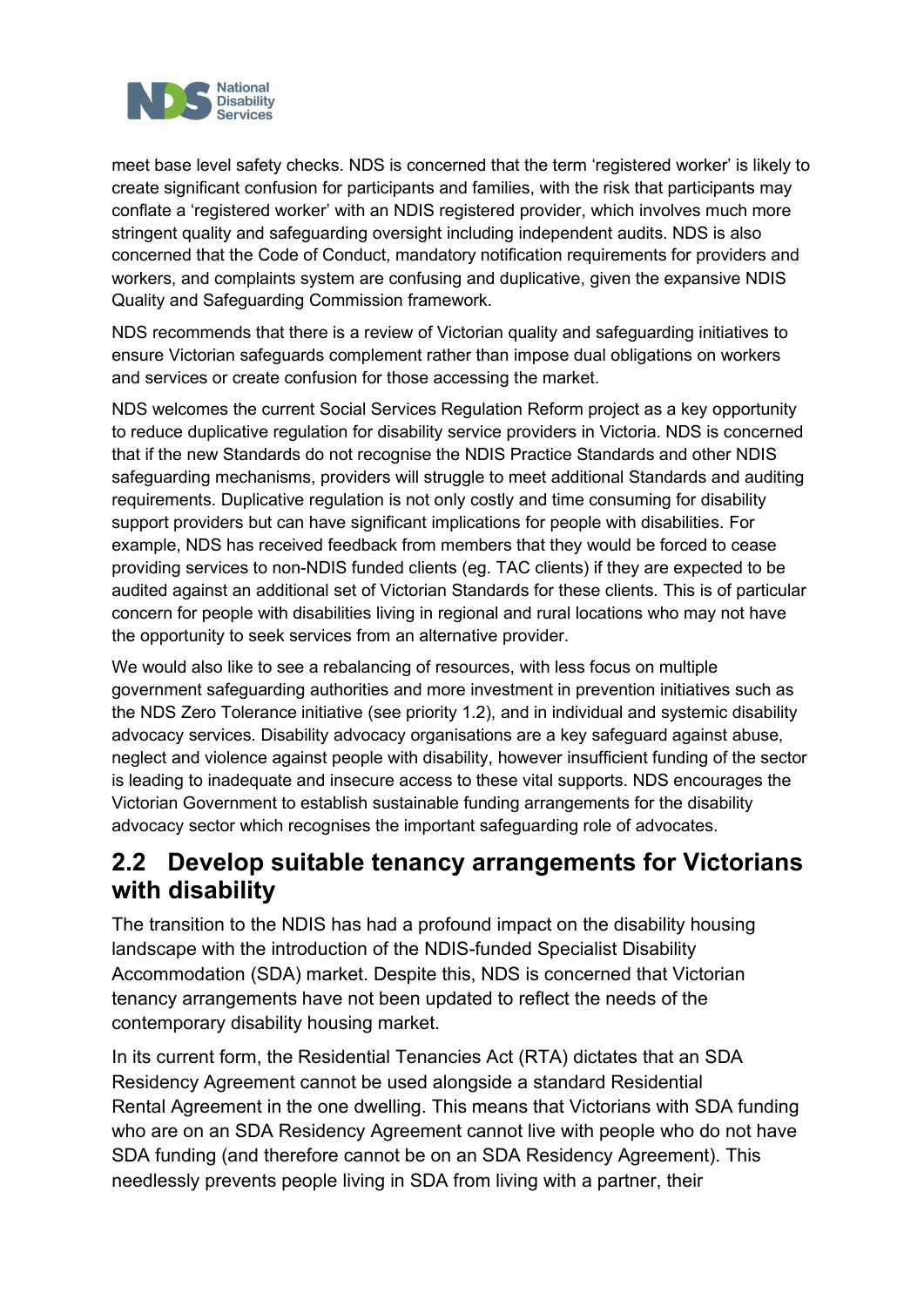

family, friends, or other NDIS participants who do not have SDA funding. This situation is at odds with contemporary expectations around the rights of people with disabilities to choose how and with whom they wish to live. The limited tenancy options do not reflect the key principle of the *NDIS Act 2013,* for people with disability to exercise choice and control in regard to the supports they need.

NDS is calling for a funded review of the current tenancy arrangements in Victoria to ensure that Victorians with disabilities can access fit-for-purpose tenancy options that reflect the principles of choice and control. It is essential that these changes allow SDA residents the opportunity to choose to live with non-SDA residents while still receiving the highest level of tenancy protections.

Secondly, NDS encourages the Victorian Government to fund a review of the Residential Tenancies Act which actively considers prospective future changes to the disability housing landscape. While the first few years of the NDIS have seen the dominance of the SDA and SIL model of disability accommodation and supports, a number of issues have arisen with this model, including cost blowouts and a mismatch in supply and demand of SDA dwelling types. These issues have seen a policy shift towards new and emerging housing support options on offer for NDIS participants, as reflected in the recent release of the NDIS [Home and](https://www.ndis.gov.au/community/have-your-say/home-and-living-consultation-ordinary-life-home)  Living [consultation paper](https://www.ndis.gov.au/community/have-your-say/home-and-living-consultation-ordinary-life-home) and the Individualised [Living Options](https://www.ndis.gov.au/participants/home-and-living/individualised-living-options) (ILO) policy. NDS expects to see a push away from the existing group home arrangements towards greater integration of people with disabilities in community living, enabling participants to choose the home they live in and set up supports in the way that best suits them. As transformation of the disability housing landscape continues, NDS would like to see Victorian Government investment in redeveloping the RTA to provide avenues under which *ALL* social tenants, including those who do not have a disability, regardless of whether they receive SDA funding or not, can access the highest level of tenancy protections.

## <span id="page-12-0"></span>**2.3 Resource relevant Victorian authorities to improve the NDIS Worker Screening process for Victorian workers and volunteers**

NDS welcomed the introduction of the NDIS Worker Screening Check in early 2021 as a key mechanism to protect participants from abuse, neglect and violence. However, significant delays in the processing of NDIS checks through Services Victoria and the Department of Justice and Community Safety have led to significant recruitment barriers and delays for disability organisations across Victoria, with many workers waiting up to 12 weeks to receive a clearance earlier in 2021. The 'no clearance, no start' policy in Victoria (which is not in place in other states and territories including NSW, WA, the ACT, Tasmania and the Northern Territory) has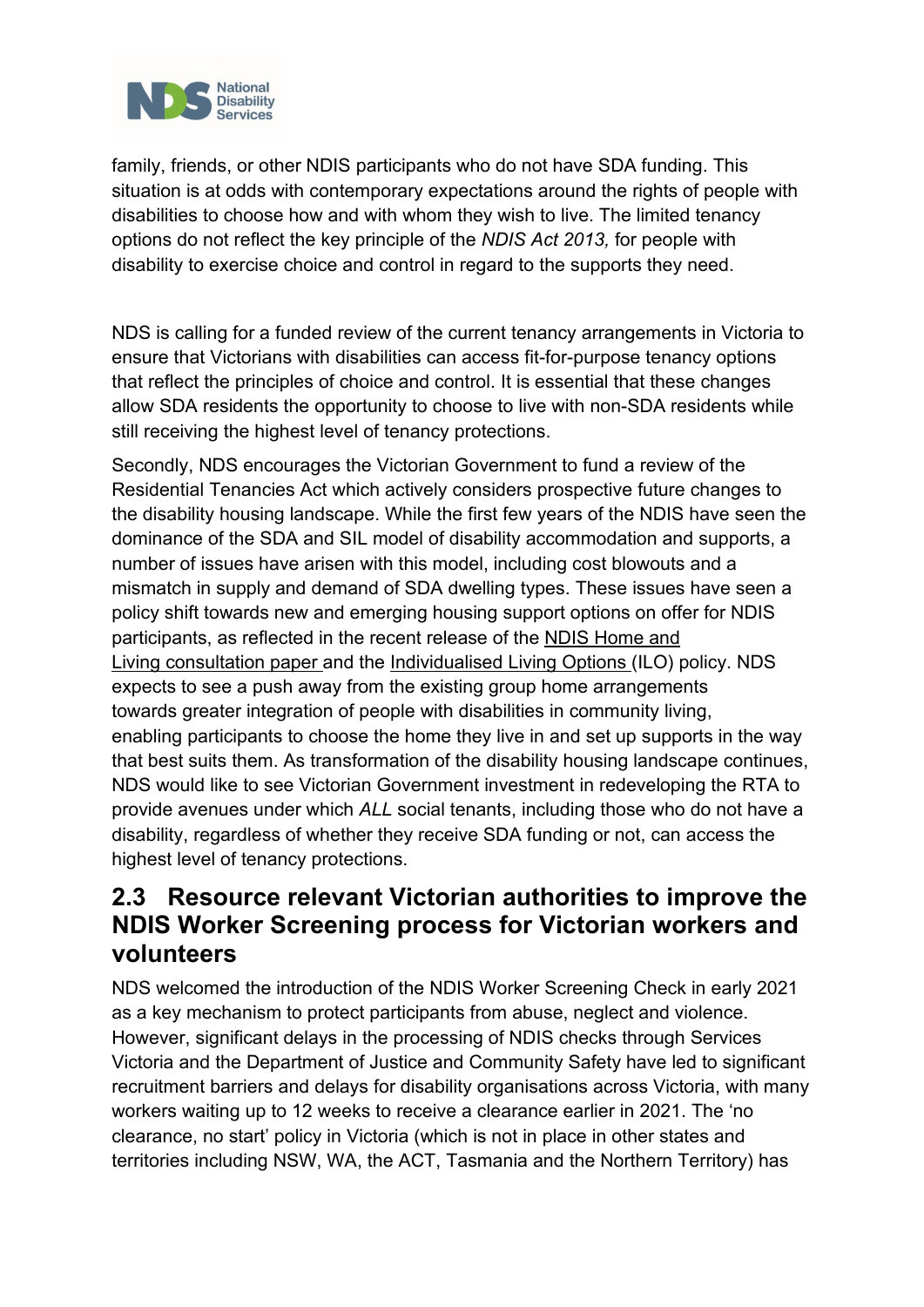

been particularly damaging, with a number of service providers indicating that their prospective workers had declined employment due to waiting periods, preferring to seek employment in other industries or within unregistered provider organisations, which did not have similar barriers to entry. NDS would like to see additional resources in the 2022-23 Victorian State Budget to reduce delays in the NDIS check application process to ensure that disability services, who are already facing acute workforce shortages across many service types, are not burdened by NDIS check related recruitment barriers.

NDS also holds significant concerns about the impact of the NDIS worker screening check delays on volunteers in the sector. The online application system, which returns clearances significantly more quickly than the paper-based manual application system, is unavailable to volunteers. Volunteers are also required to apply through a two-step application process, whereby volunteers must submit a fee waiver application and receive a valid fee waiver before applying manually for a clearance. NDS is particularly concerned that the extensive process, which has taken over 4 months for some workers to complete, is leading to a significant reduction in the number of volunteers commencing in disability organisations. NDS strongly encourages the Victorian Government to allocate resources to fund updates to the Service Victoria NDIS Check application portal to allow volunteers to apply through the online process.

# <span id="page-13-0"></span>**Priority 3: Continue to build an inclusive Victorian community**

The Victorian government has a good track record in working to make this state more inclusive for people with disability. However, there is a long way still to go. NDS urges the 2022-23 budget to invest in an array of activities which drive greater inclusion. Specific asks include:

# <span id="page-13-1"></span>**3.1 Develop a new Disability Act and State Disability Plan that drive greater inclusion in Victoria for people with disability**

All Victorians require an accessible, inclusive and welcoming community that is underpinned by a whole-of-government commitment and approach.

NDS is one of the many stakeholders who have contributed to the review and development of a new Disability Act. We have welcomed the Victorian Government's consultative approach to this reform, and look forward to seeing a new iteration of this fundamental piece of legislation which strongly protects the rights of Victorians with disabilities and reflects the contemporary disability landscape.

NDS encourages the Victorian government to develop legislation which is cognisant of the landscape for service providers, within which the national NDIS Quality and Safeguards Commission oversees a demanding quality compliance regime applicable to all registered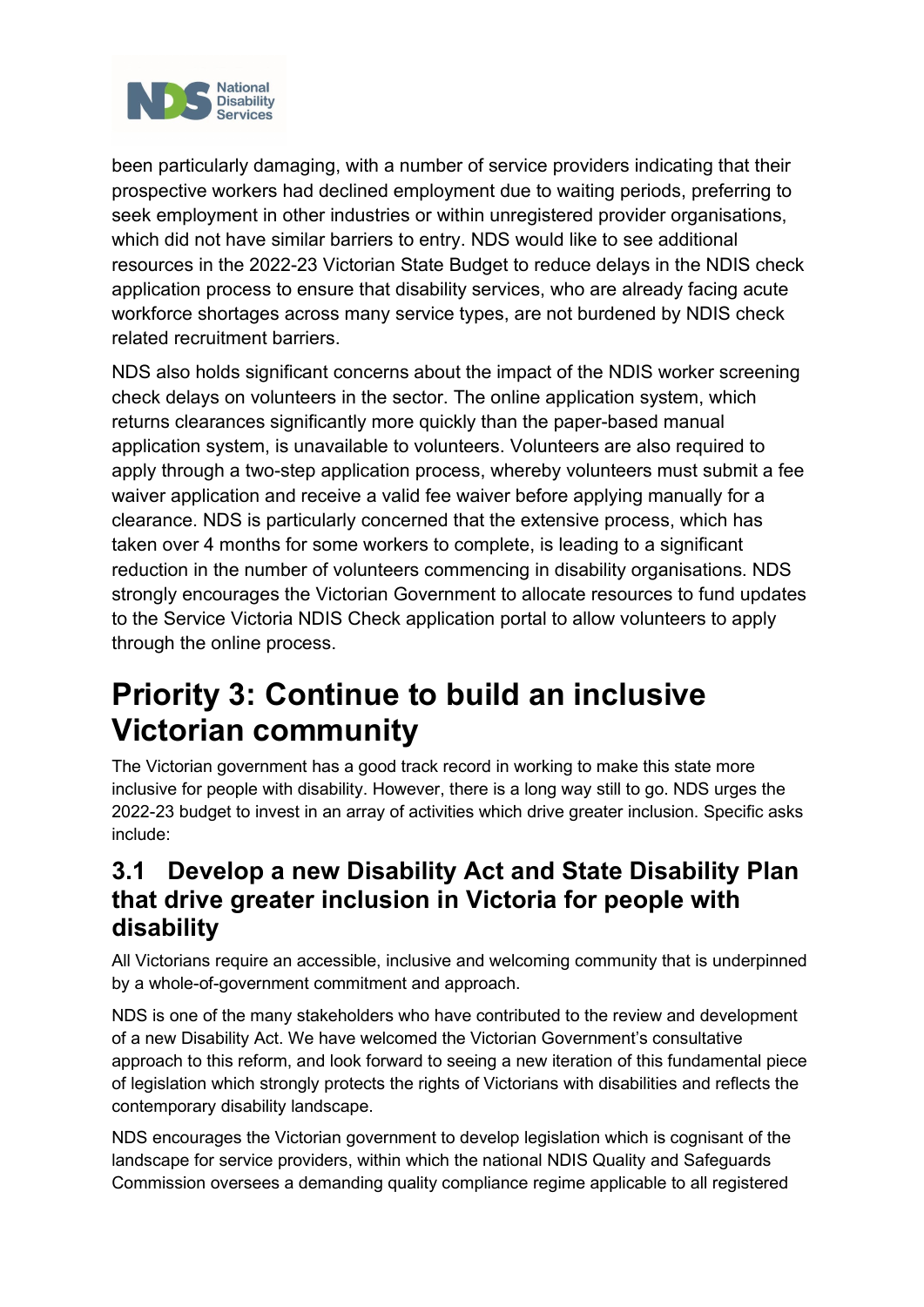

service providers. Additional state-based compliance requirements can be confusing and duplicative.

In addition to this, we would like to see the new legislation be a driver for a more inclusive community for all people with disability in Victoria. NDS encourages the Victorian Government to direct funds toward the development of strong set of human rights principles which enshrine the United Nations Convention on the Rights of Persons with Disabilities. We also encourage the Victorian government to recognise within the Act the unique needs of persons with disabilities who experience intersecting marginalisation as a result of their racial, ethnic, religious, sexual and/or gender identities.

NDS encourages the Victorian Government to introduce and fund stronger inclusion mechanisms within the Disability Act. These include commitments to improving access and inclusion for people with disabilities within mainstream services such as health, education and employment. NDS would also like to see funded initiatives to promote greater engagement with people with disabilities within the development of state disability plans and disability action plans, and stronger accountability mechanisms for such plans which ensure that authorities are held responsible if they do not make meaningful progress toward targets and goals outlined within such plans.

NDS understands that a new four-year State Disability Plan is due to be released in early 2022. NDS encourages the Victorian Government to commit to funded action plans which incorporate sufficient funds to advance disability inclusion and meet clear targets and desired outcomes. We are calling for the development of an ambitious plan that is aligned to the National Disability Strategy, and which addresses the full gamut of sectors including housing, health and wellbeing, education, justice, transport and employment for people with disabilities. The State Plan also needs a robust monitoring and outcomes framework, and ownership by a lead government agency with the ability to drive change across diverse areas. NDS, providers and the broader sector are keen and willing partners with the Victorian Government to meet the deliverables of ambitious targets and funded initiatives.

Alongside a new Disability Act and State Plan, the government should invest in enabling mainstream services to continue to adjust and develop to be fully inclusive of people with disability. Effective interfaces between NDIS and mainstream funded services not only ensure appropriate services for individuals, but reduce risk to the Victorian Government of service gaps and reliance on tertiary and acute responses. While one in five Victorians has a disability, only a fraction are eligible for the NDIS. There are many people who are ineligible for NDIS funding who also require appropriate disability supports, and a continuing care system. The Victorian Government has a significant role to play in ensuring that all Victorians with disabilities are empowered and supported where needed to live meaningful lives.

## <span id="page-14-0"></span>**3.2 Increase supply of social housing and accessible housing**

Housing is a fundamental need and right of all Victorians, however, both in the state and across Australia there is a significant shortage of affordable housing. Melbourne is the fourth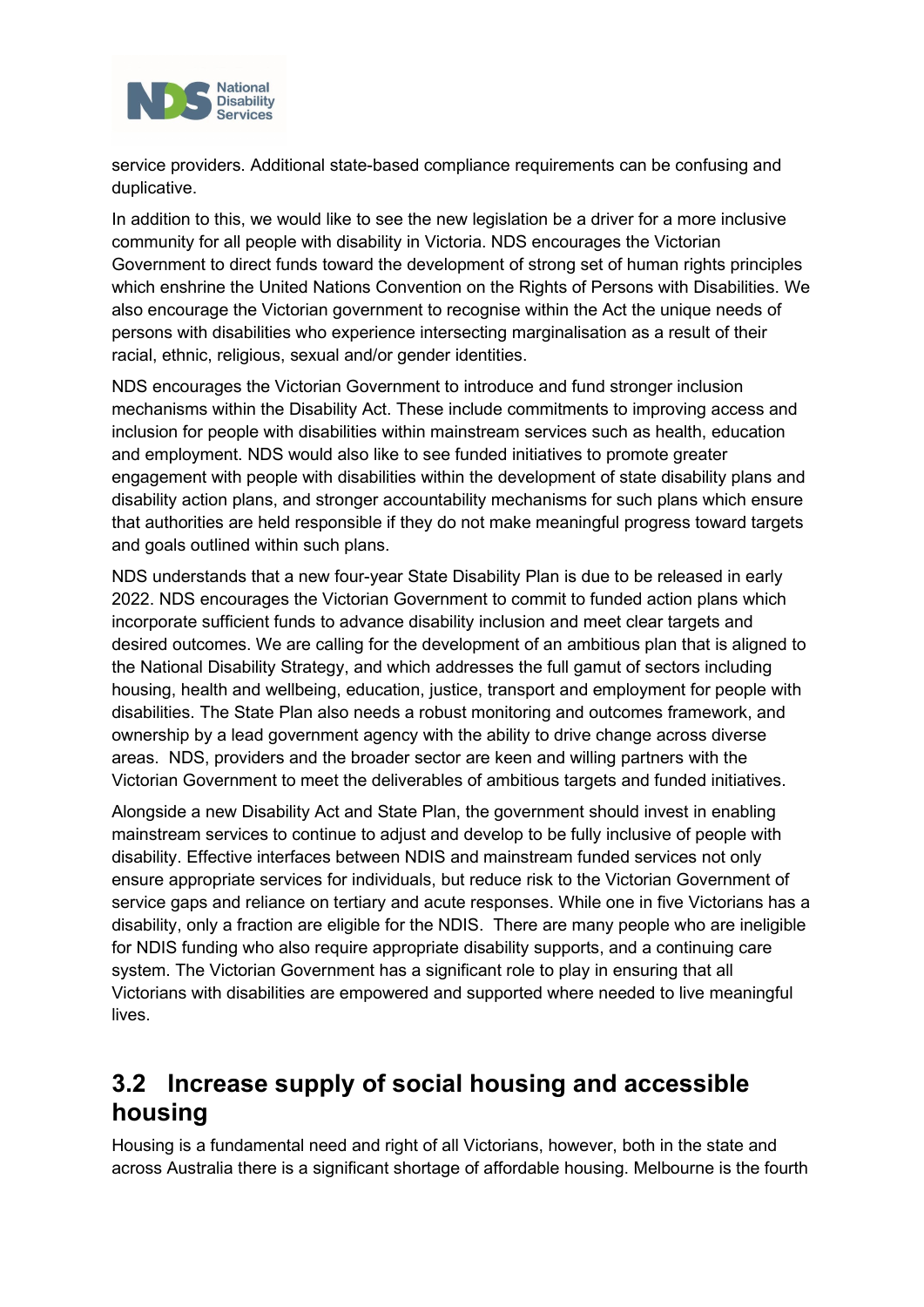

least affordable major housing market in the world, with [data](https://www.habitatvic.org.au/victorias-housing-crisis#:%7E:text=In%20Victoria%20alone%2C%20there) from Habitat for Humanity indicating that only 0.9% of private rental properties in Greater Melbourne being affordable for households receiving income support payments, such as the Disability Support Pension (DSP). Only 6% of NDIS participants are eligible for NDIS-funded Specialist Disability Accommodation (SDA), leaving 94% of participants and those people with disability who are not NDIS participants, reliant on public, social and community housing or the private sectors for housing. However, with reports that 50,000 people are currently on a waiting list for social housing across the state, NDS is concerned that the urgent housing needs of Victorians with disabilities are being overlooked.

In addition to struggling to find accommodation that suits their budget, too many Victorians with disabilities live in dwellings that are inaccessible and not fit-for-purpose. Inaccessible houses prevent people from living with dignity and functioning in a way that is convenient, appropriate and safe. NDS frequently hears how the lack of adequate secure housing impedes progress in other aspects of people's lives.

NDS welcomes the government's 'Big Housing Build' plan to create more social and community housing, and calls for people with disability to be prioritised in gaining access to this housing. NDS would like to see this initiative followed with ongoing major investment in the years to come to redress current housing shortages.

NDS is also calling for measures to drive more accessible housing stock. We strongly encourage the Government to include accessibility as a priority criterion within the Big Housing Build initiative. NDS was extremely pleased to hear of the Victorian Government's [advocacy](https://www.premier.vic.gov.au/victoria-pushing-accessible-housing-standards) for mandatory accessibility standards in the National Construction Code (NCC), and welcomed the commitment by Commonwealth, state and territory Building Ministers to introduce minimum accessibility provisions for residential housing and apartments in the NCC. For over ten years, the voluntary Livable Housing Design Guidelines have failed to ensure adequate levels of accessible housing in Australia, with only 5% of new home builds complying since it was introduced in 2010. As a consequence, according to a [2020 survey,](https://www.buildingbetterhomes.org.au/mission.html) 73.6% of people with disability are currently living in housing that does not meet their needs. We look forward to seeing the impact of these new standards on housing stock for Victorians with disabilities, with hopes we will see a 50% increase in the availability of accessible homes by 2050, as [forecasted by the Victorian Government.](https://www.premier.vic.gov.au/victoria-pushing-accessible-housing-standards)

However, for people with disability to have equal access to community services, considerations of accessibility also need to extend beyond the home. NDS recommends that developers make a proportion of new housing available only for people with disability. This is one way of increasing the number of people with disability living in a well-serviced community with ready access to public transport, community services and opportunities to socialise.

#### <span id="page-15-0"></span>**3.3 Create more employment opportunities for people with disability**

People with disability continue to experience disproportionately low levels of employment at only 52.3% compared to over 83% for the rest of the community according to data from the [Building Better Homes Campaign.](https://www.buildingbetterhodames.org.au/mission.html) This disparity increases for people with more significant disability. NDS recognises that in this COVID-normal environment, both the state and federal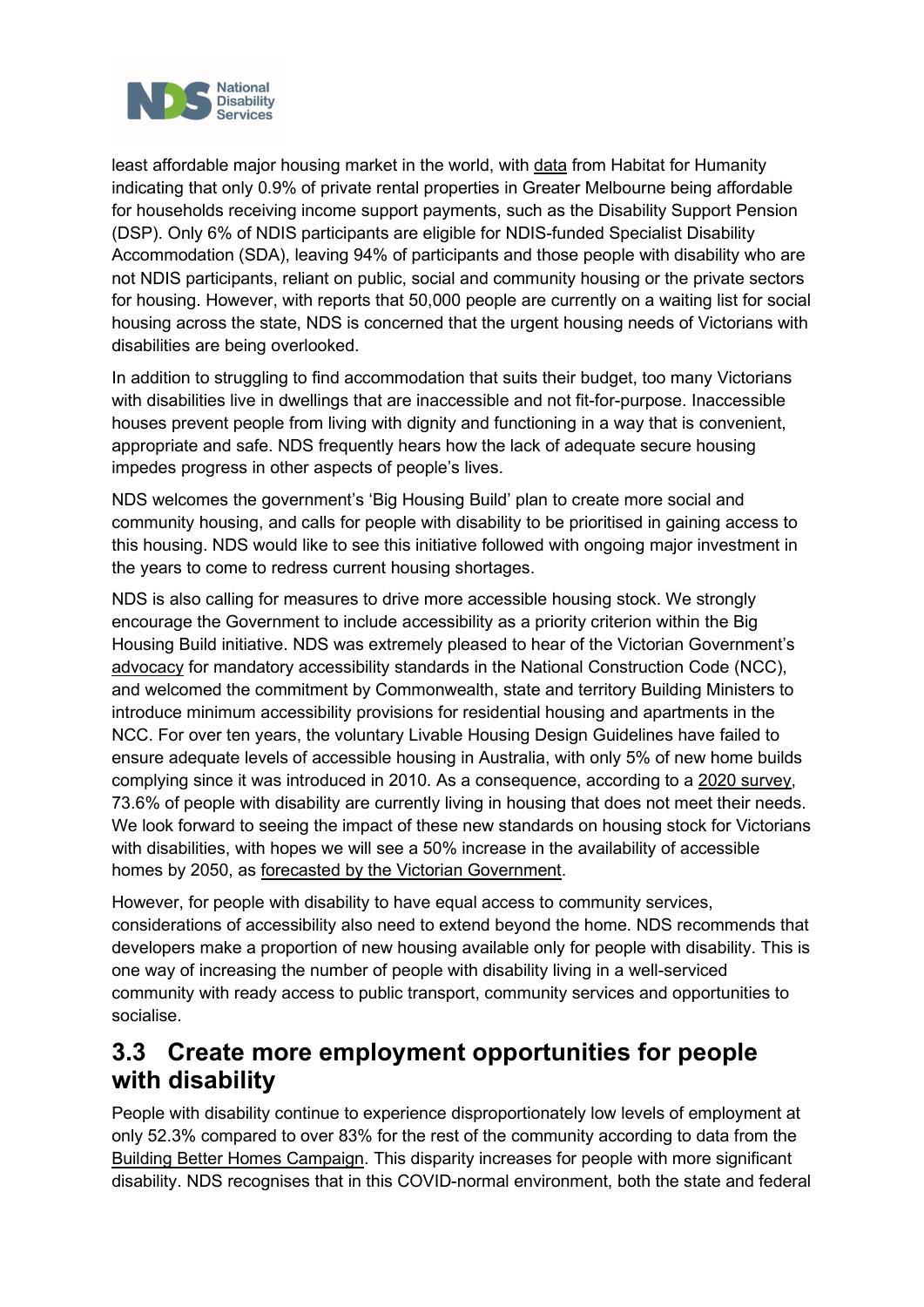

governments are rolling out various initiatives to support people to find jobs. It is critical that such initiatives explicitly include people with disability. NDS welcomes ambitious targets and requests funding to develop targeted programs and campaigns to support employers in their understanding of the benefits of employing people with disability. Targeted programs would educate, encourage and support employers in their consideration and hiring of employees with disability.

NDS also calls for the state government to procure goods or services from Supported Employment services which produce high quality goods and services while providing supportive and meaningful workplaces for people with disability. Procurement from Supported Employment services leverages the government's buying power to deliver social value above and beyond the value of the goods or services being procured. It is recommended that 0.5% of all applicable purchases be committed to supported employment services.

# <span id="page-16-0"></span>**3.4 Make transport accessible for all Victorians**

Transport services are central to community participation and access to education, health care and social activities for many Victorians with disabilities. Yet many localities across the state remain poorly connected, and current infrastructure continues to be inaccessible for many people with disabilities or low mobility. Universally accessible public transport benefits people with a wide range of mobility levels, including children, young people and older people, people with disability, people carrying infants or shopping, people who are pregnant, and people with temporary impairment.

NDS understands that the Victorian Government has laid out a series of accessibility targets to be met by 2032, including plans for improvements to priority tram and bus stops and other infrastructure. NDS echoes calls made by the Victorian Council of Social Services<sup>[4](#page-16-1)</sup> for a new five-year Accessible Transport Infrastructure Blitz to advance priority project which make the public transport more accessible and complaint with legislated requirements and minimise barriers to full community participation for people with disabilities.

It is recommended that the concept of whole-of-journey accessibility should be embedded as a principle alongside universal design when considering transport planning. A particular railway station, tram stop, or transport interchange might be accessible, but if the surrounding and connected road infrastructure is not, then in practice it will be impossible for a person with a disability to use the compliant component. A whole-of-journey framework would allow for greater attention to be given to the accessibility of interconnections between different parts of the public transport system.

<span id="page-16-1"></span><sup>4</sup> <https://vcoss.org.au/advocacy/budget-submissions/2022-2/>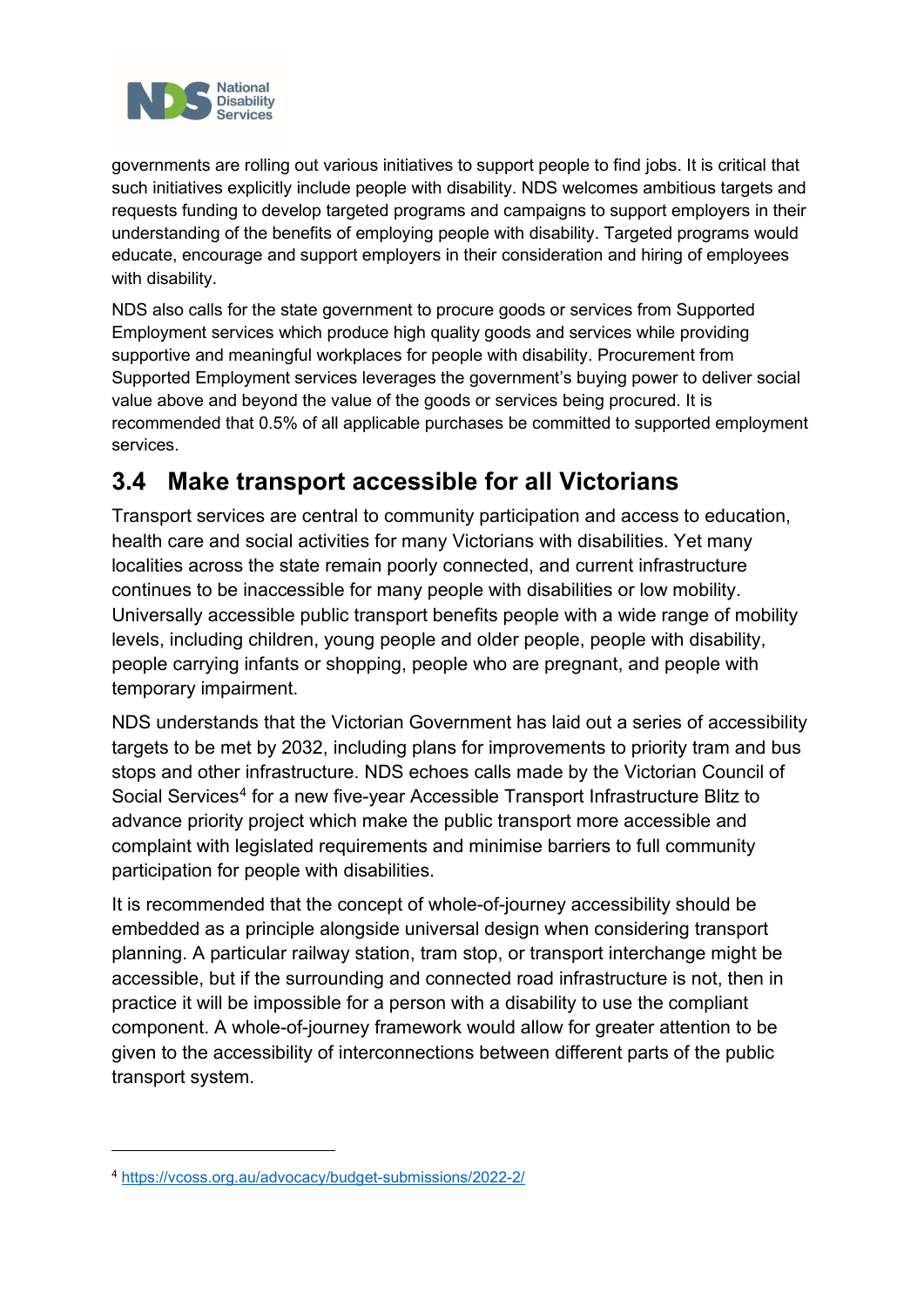

NDS also encourages the Victorian Government to resource further accessibility and inclusion training for drivers in the transport system. We raised this issue in respect to taxi services in our submission to the Inquiry into the Multi Purpose Taxi Program, within which NDS shared concerning member feedback around poor treatment and understanding of disability amongst drivers in the subsidised taxi program. NDS encourages the Victorian Government to fund disability awareness training for all passenger facing roles within our transport network, including public transport and subsidised private transport options, to ensure that Victorians with disabilities are treated with dignity and respect when accessing essential transport services.

#### <span id="page-17-0"></span>**3.5 Support civic and political participation of people with disabilities**

Victorians with disabilities have the same right to participate in civic and political life as any other citizen, yet are routinely marginalised from this sphere of public life. This marginalisation impacts particularly on people with intellectual disability, who participate in voting at a much lower rate than the general public. Lower rates of voting among people with disability are the outcome of a number of factors, including a lack of cognitively accessible information about political parties and policies, a lack of knowledge and resources within the disability sector to support people with disabilities to vote and participate in civic life, physical inaccessibility of public spaces used for civic participation and elections, and a number of logistical barriers, such as lack of transport to and from the polling booth.

NDS encourages the Victorian Government to fund initiatives, such as the *[I Can](https://icanvote.org.au/)  [Vote](https://icanvote.org.au/)* program developed by NDS member organisation *Inclusion Melbourne,* which promote civic and political participation of people with intellectual disabilities and provide essential resources to empower support workers to support people with disabilities to become informed voters. Funding should also be allocated to ensure that local council infrastructure, electoral offices and polling places are accessible for people with disabilities.

## <span id="page-17-1"></span>**3.6 Improve access to justice**

Victorians with disabilities continue to be significantly overrepresented at all stages of the criminal justice system as victims, witnesses, defendants, offenders and detainees. NDS is concerned that real disconnects exist between the State Government administered criminal justice system and the Commonwealth-run NDIS. Strong pathways between the criminal justice system and mainstream disability services are vital for the wellbeing of Victorians with disabilities who become involved, as offenders and detainees, with the criminal justice system. The absence of these strong pathways has costly ramifications for the Victorian Government, as the provider and funder of the criminal justice system, and for Victorian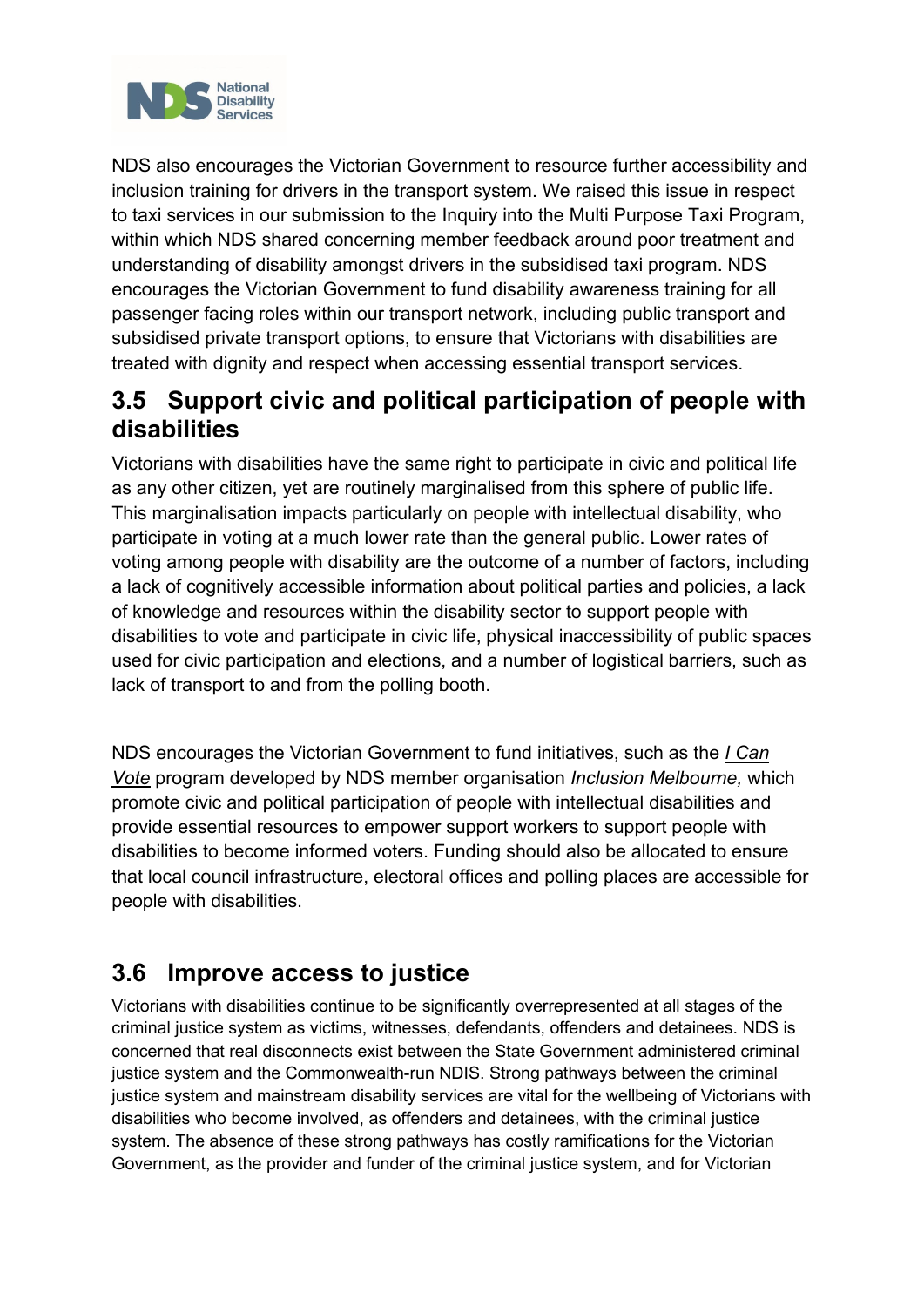

society more broadly. NDS would like to see targeted and funded initiatives in this space to improve outcomes for people with disabilities who come into contact with the criminal justice system. Within this, we would like to see greater work while the person with disability is incarcerated to establish and report on their disability diagnosis and their disability support needs prior to entry into mainstream disability settings. NDS is concerned that much of the record and report development in criminal justice settings focuses on offending, criminal proceedings and risk, with little focus on support needs and disability. NDS understands that quality disability support can have a significant impact on reducing the likelihood of reoffending.

Additionally, as many people with a disability have a far lower income and asset base, they are less able to pay for court costs. According to the most recent [Legal Aid Victoria annual](https://www.legalaid.vic.gov.au/sites/www.legalaid.vic.gov.au/files/vla-annual-report-2019-2020.pdf)  [report,](https://www.legalaid.vic.gov.au/sites/www.legalaid.vic.gov.au/files/vla-annual-report-2019-2020.pdf) 25% of Legal Aid clients in Victoria have some form of disability or mental illness. Adequate funding and legal supports for people with a disability is of utmost importance to ensure equal access to justice, and equal treatment before the law. People with intellectual disability face particular challenges in regard to accessing justice, and NDS would like to see the government adopt a strong leadership position in supporting the rights of these Victorians.

#### <span id="page-18-0"></span>**3.7 Fill gaps in the mental health care system for people with disability**

[Data from the Australian Institute of Health and Welfare](https://www.aihw.gov.au/reports/australias-health/health-of-people-with-disability) indicates that Australians with disabilities, including those with physical, sensory and intellectual disabilities, are up to 5 times more likely to experience mental ill-health when compared to the broader Australian population.[5](#page-18-1) We know that this often-overlooked cohort is sizeable and experiences multiple barriers to accessing high quality mental health support.

<span id="page-18-1"></span>NDS welcomed the recommendations from the Royal Commission into Victoria's Mental Health System, including recommendation 34 which promotes working in partnership with and improving accessibility for diverse communities. NDS encourages the Victorian Government to recognise the disability community as a cohort which should be targeted as a key priority for accessible mental health care, mental health awareness campaigns and targeted mental health and wellbeing information. NDS is eager to leverage its expertise and networks within the disability support landscape in a partnership with the Victorian Government to promote mental health and wellbeing for Victorians with disabilities.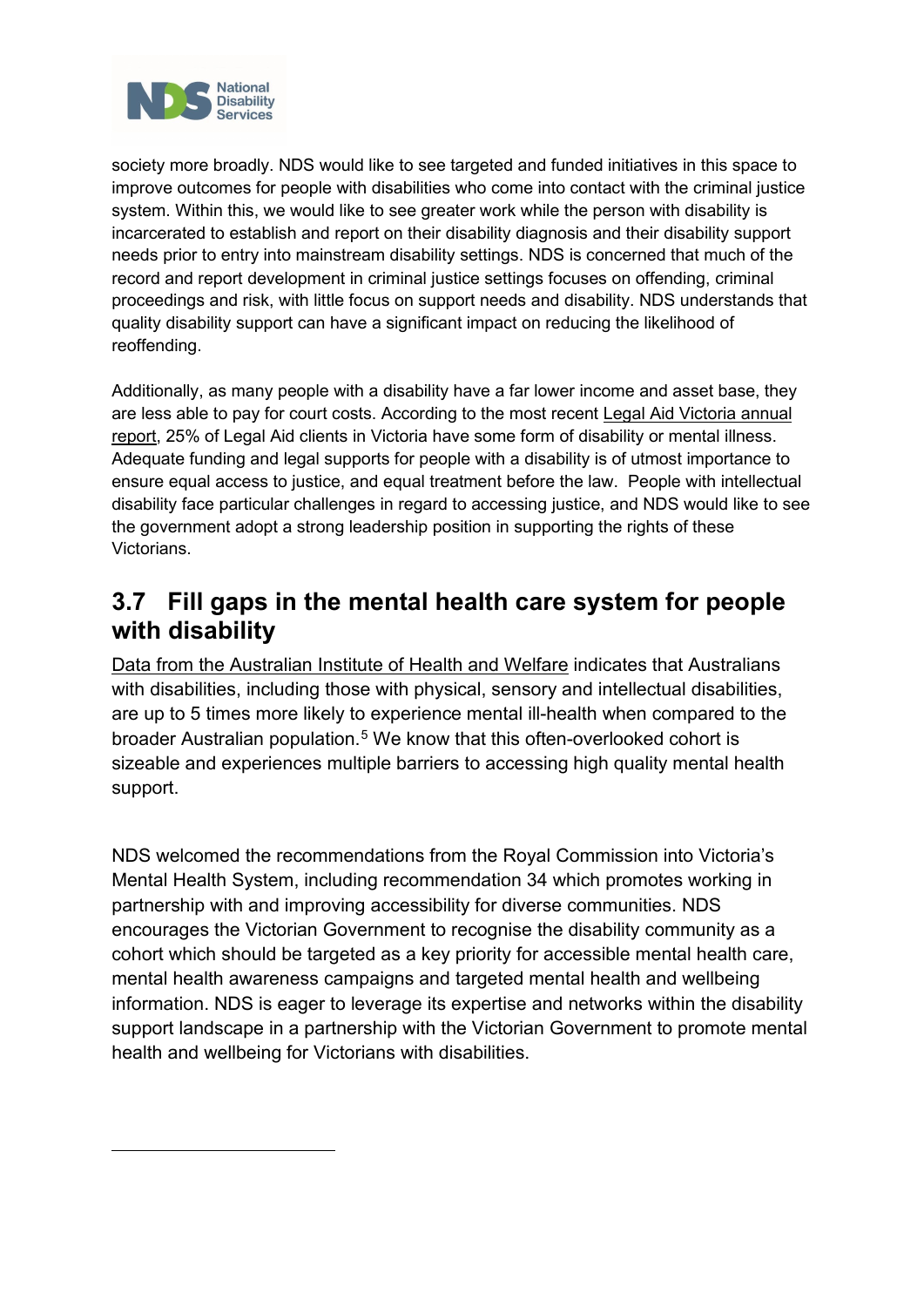

In particular, NDS is very concerned that many support workers in Victoria have little or no skills in identifying and responding to mental health conditions and crises. There is a significant absence of accessible and tailored face to face training for support workers to develop these skills. Providers and workers have indicated a need for access to appropriate face to face training options as an alternative to online training provided through the Mental Health Victoria Psychosocial Learning Hub.

NDS worked with a small portion of the sector to build these skills through the delivery of a modest NDS Mental Health Recognition and Response training program for NDIS Support Workers. The training program, which was funded by a modest Department of Health Transition Support Package grant, was designed to build basic skills within the traditional disability workforce to identify and respond safely to common mental health conditions and crises in the people they support. The program tapped into strong demand within the sector for training in this area, with almost all sessions being significantly oversubscribed. Program feedback indicated that the training met a real gap in knowledge among disability support workers, many of whom have not received any training in relation to mental health conditions and support. Given the strong demand and success of the program, we are keen to explore opportunities to extend this valuable work. NDS strongly believes that modest funds invested in an extension of this mental health training program for support workers will pay dividends for outcomes for people with disability living with mental illness.